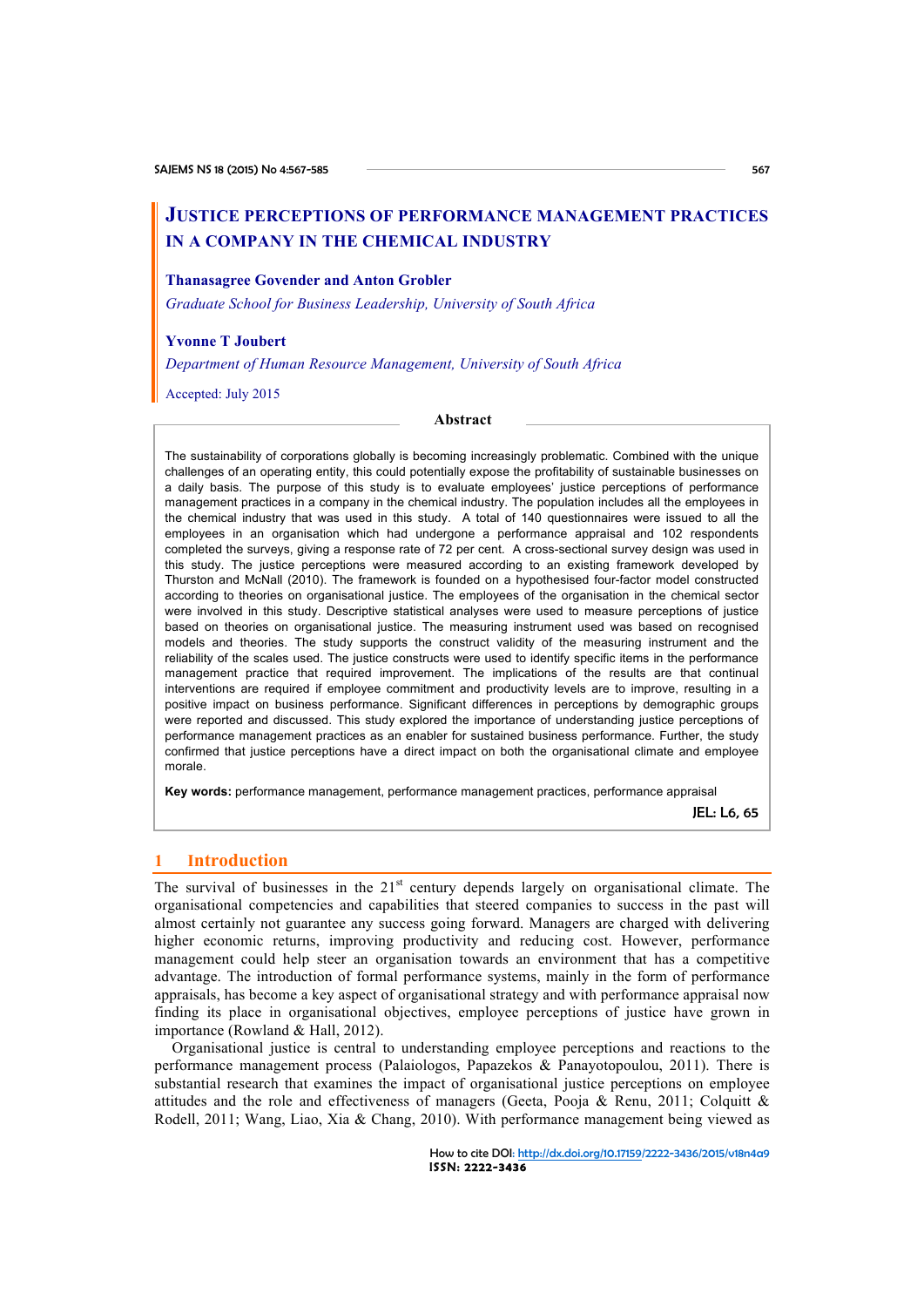one of the most important human resources systems (Blume, Baldin & Rubin, 2009; Ikramullah, Shah, Hassan, Zaman & Khan, 2011; Tuytens & Devos, 2012), any negative attitude towards the system arising from employee perceptions is seen as causing conflict and unhappiness (Thurston & McNall, 2010). This results in lower employee productivity and may ultimately determine the success or failure of the organisation (Ikramullah, et al., 2011).

Research on performance appraisals has traditionally focused on a measurement-centred approach (job performance measurement, appraisal formatting and rater bias) whereas currently the focus is on a more context-centred approach (motivational, communication, social process with interaction between the employees and supervisors and employees and organisations) (Zheng, Zhang  $\&$  Li, 2012). It has been argued that for an appraisal process to be considered fair, there should be employee involvement in the development and participation of the appraisal system, as this results in trust and conveys a sense of ownership in the process (Tuytens & Devos, 2012), especially as procedures continue to develop over time (Payne, Horner, Boswell, Schroeder & Stine-Cheyne, 2009). According to Tuytens and Devos (2012), employees' behaviour is influenced by perceptions of justice that may explain reactions to the appraisal procedures and processes.

Justice trajectories will be used to evaluate past performance experiences contributing to justice theories and the validity in explaining employee behaviours and attitudes. The purpose of this study is to evaluate employees' justice perceptions of performance management practices of a company in the chemical sector.

## **2 Theoretical models of justice**

Ethical models indicate that Aristotle believed that justice involved people receiving that which they deserved with outcomes of utilitarianism/fairness towards happiness. Stakeholder theory or the concept of the "sustaining corporation" also makes a positive contribution to human wellbeing. Deontological models regard rightness to be crucial and justice to be a reward in itself. Utilitarianism models quote the significance of environmental organisational culture on fair treatment and recognition (Rowland & Hall, 2012).

The "fairness heuristic theory" uses time to explain how just judgments develop. According to this theory, individuals use ongoing exchanges with supervisors, procedures and outcomes to create just judgments in order to decide whether organisations are fair (Hausknecht, Sturman & Roberson, 2011). Fairness heuristics are created during a "judgmental phase" based on accessible information which individuals then use as a guide for their subsequent behaviours (Hausknecht, Sturman & Roberson, 2011; Colquitt & Rodell, 2011). Perceptions are re-evaluated according to new information received or changes in the work environment. Research has supported this trend, as justice perceptions change across time, and the extent and direction of change varies, not only within a person but between individuals. as well, highlighting the dynamic perceptions of justice (Hausknecht et al., 2011). Employees' perceptions of performance management practices are thus of fundamental importance (Farndale, Hope-Hailey & Kelliher, 2011; Tuytens & Devos, 2012) and can be explained with the help of organisational justice theories.

## **3 Organisational justice theories**

Organisational justice is concerned with the fair allocation of the organisation's resources, the fairness of the systems and processes according to which decisions are made, and the fairness of interpersonal treatment (Rowland & Hall, 2012). It is a useful concept whereby the outcomes and processes can be examined and it explains why employees retaliate against inequitable outcomes or inappropriate processes and interactions (Al-Zu'bi, 2010). Moreover, it forms a central part of the psychological contract and the employee's effort (Rowland & Hall, 2012; Thurston & McNall, 2010).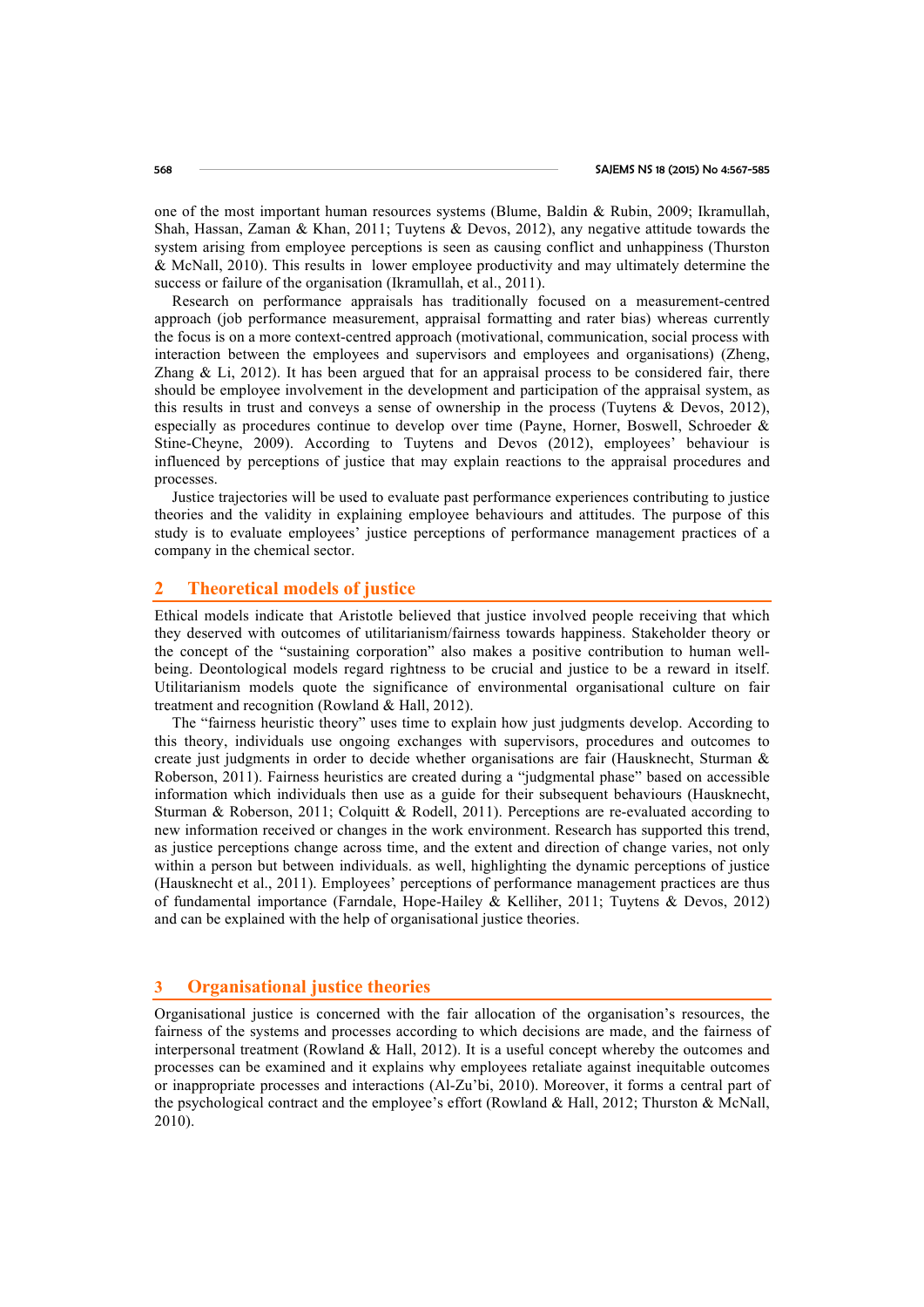#### SAJEMS NS 18 (2015) No 4:567-585 569

According to Thurston and McNall (2010), the literature on organisational justice provides a strong structure for understanding an employee's perception of performance appraisals. Organisational justice is grounded in social exchange theory, which makes two basic assumptions about human behaviour: (1) social relationships, which are the exchange processes whereby people make contributions, in return for which they expect certain outcomes, and (2) individuals evaluate the fairness of these exchanges using information gained through social interactions (Thurston & McNall, 2010). The theory further states that, besides the economic exchange relationship that results, a social exchange relationship with the company is formed (Wang et al., 2010). Earlier research by Rowland and Hall (2012) also proposes that organisational justice is established to determine the values of justice in social interaction, not necessarily just in organisations. Earlier research using meta-analysis supports four distinct justice constructs of procedural, distributive, interpersonal and informational justice (Thurston & McNall, 2010).

Three types of justice emerge from the literature relating to employees' perceptions, namely: distributive and procedural justice being the traditional two types, with the recently-introduced interactional justice as the third (Tuytens & Devos, 2012; Wang & Nayir, 2010; Wang, et al., 2010). Distributive justice refers to the justice of the outcomes of a decision process, while procedural justice relates to the justice of the process itself. Interactional justice encompasses the quality of interpersonal treatment an employee receives from the supervisor of a procedure during performance appraisal (Tuytens & Devos, 2012; Al-Zu'bi, 2010). There is some discussion as to whether or not interactional justice should be seen as an element of procedural justice (Tuytens & Devos, 2012). However, Rowland and Hall (2012) report that recently there has been a theoretical separation within procedural justice leading to a third category of justice, that of interactional justice. Interactional justice has, at times, been divided into interpersonal justice, which refers to the way people are treated, and informational justice, which informs people about distribution outcomes and procedures that have been followed (Rowland & Hall, 2012; Day, 2011; Al-Zu'bi, 2010; Colquitt & Rodell, 2011).

Distributive justice refers to the perceived fairness of the outcomes of a decision involving two or more parties (Aggarwal-Gupta & Kumar, 2010). A fair exchange in which each employee receives an outcome proportionate to his/her contribution to the exchange is defined by the equity principle (Aggarwal-Gupta & Kumar, 2010). An employee can condition the quality and quantity of work by using the equity theory if he/she perceives the outcome/input ratio to be unjust (Wang, et al., 2010). Empirical studies have found that underpaid employees reduce their contribution to decrease their performance and likewise increase their performance to increase their contribution when they are overpaid (Wang et al., 2010). Employees compare their own input contribution versus outcome ratios with those of others (Rowland & Hall, 2012). When distributive justice is perceived to be favourable, it results in employees using a more cooperative conflict management style when interacting with their managers (Geeta et al., 2011). The equity theory provides a theoretical explanation for the effect of distributive justice on performance (Wang, et al. 2010:662).

The second theoretical base for distributive justice is the relative deprivation theory, in which the fairness of the distribution is viewed through comparisons with others and perceived injustice if they have received less. This theory is based on the upward comparison made by people lower in the organisation (Aggarwal-Gupta & Kumar, 2010). Procedural justice results from the perceived fairness of policies, procedures, process and decision control, and the application of rules, demonstrating that the organisation values its employees' and managements' trustworthiness (Day, 2011; Aggarwal-Gupta & Kumar, 2010). Procedural justice is achieved when procedures are unbiased, applied consistently, are based on accurate information applicable with righteous standards and there is a process to review poor decisions (Day, 2011; Aggarwal-Gupta & Kumar, 2010). If the process is considered fair, then the decisions that are made will be more acceptable (Wang & Nayir, 2010). Most of the work carried out on procedural justice has focused on employees' perceptions of how they were treated by the supervisors and companies, with limited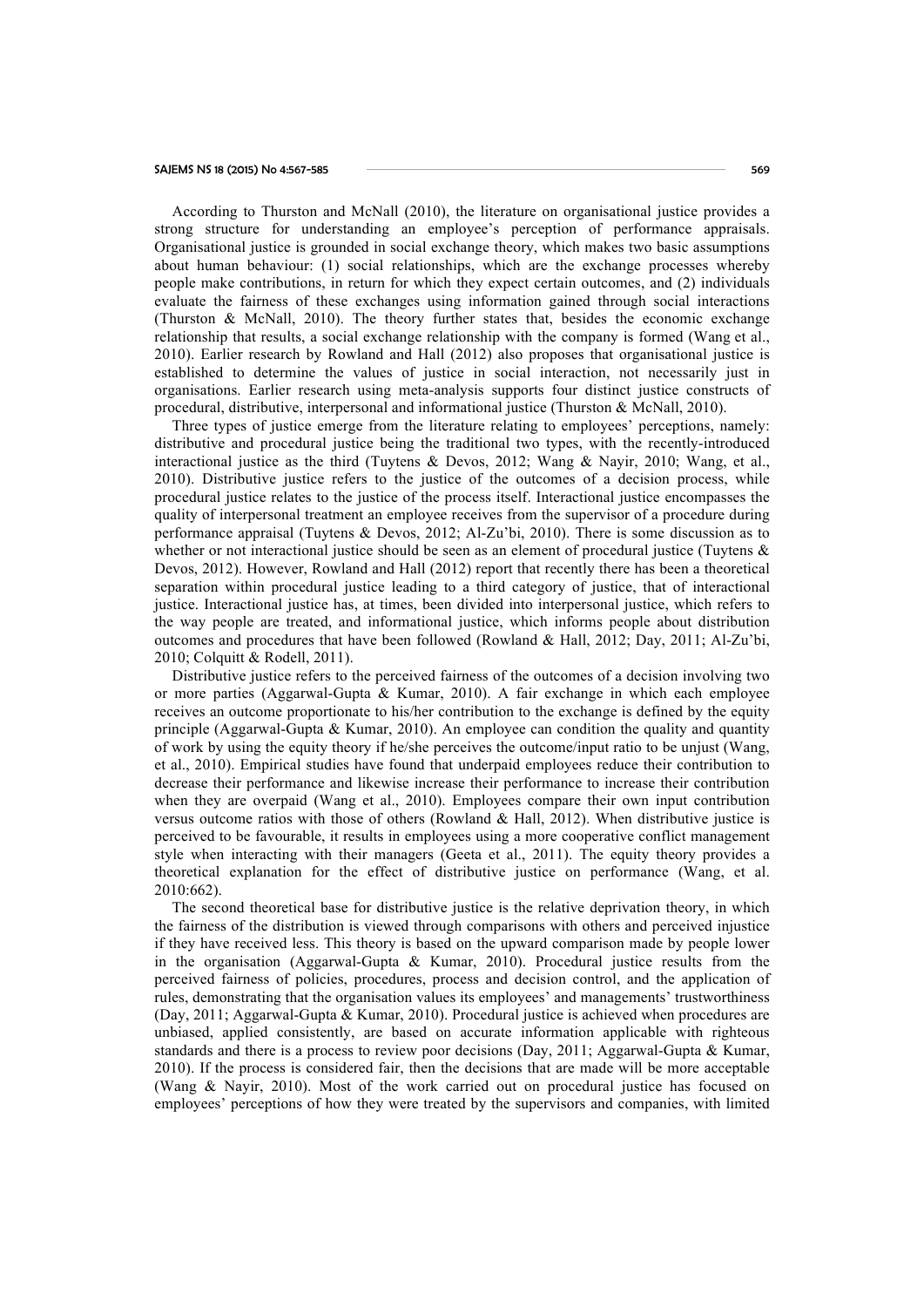research on the influence of the managers' role in procedural justice (Wang & Nayir, 2010). Procedural justice was found to be a key factor for effective organisational change efforts, while the employee perception of procedural justice leads to a stronger level of organisational commitment and job satisfaction (Geeta et al., 2011). According to Al-Zu'bi (2010), the emphasis has slowly shifted to procedural justice, as procedures are used to determine outcomes and are more influential than the outcome itself.

Thurston and McNall (2010) point out that interactional justice consisted of interpersonal justice (the quality of the treatment received by the ratee) and information justice (procedural explanations of why something has happened). These dimensions had unique effects on interpersonal and informational justice. Regarding interactional justice and agent-system theory, Day (2011) points out that little research has been carried out on how interpersonal and informational justice relate to important outcomes. The agent-system model proposes that interpersonal and informational justice are associated with "agent-referenced outcomes" where outcomes are found in an "agent", usually the supervisor. The supervisor thus has control over the outcome decision, such as in determining performance ratings, job satisfaction and organisational citizenship behaviours (Day, 2011; Al-Zu'bi, 2010).

In this study, organisational justice, which is based on Thurston and McNall's (2010) hypothesised four-dimensional justice models of procedural justice, distributive justice, interpersonal justice and informational justice, will be used. This model was the most comprehensive of all the models found in the literature. As performance management practices are an interactive process involving the employees and the managers, where the outcome is influenced mainly by the manager, understanding the dynamics at play and the employees' perceptions of the interaction will provide insight into the employee's reaction.

## **4 Performance management practices and organisational justice**

According to Kondrasuk (2011), performance appraisal has more influence on individual careers and work lives than any other management process. Performance appraisal is also recognised as one of the most important human resource practices (Tuytens & Devos, 2012). Performance appraisal is a complex process requiring the supervisor to make subjective judgments on an employee's performance. This is in comparison with an objective assessment based on the quantifiable aspects of job performance (Brown, Hyatt & Benson, 2010). According to Jawahar (2007), the effectiveness and viability of the appraisal systems are determined by reactions to the appraisal, as well as the appraisal process, with unfavourable reactions impairing the most carefully built appraisal system. Because objective measures are available for only a limited number of jobs, dependence on evaluative judgments continues (Murphy, 2008). There has been limited progress in improving the assessment of performance from the performance appraisals (Murphy, 2008) to numerous rating scale formats, identifying specific types of rating errors, rater training to systems developed to provide feedback from employees, peers, other managers and maybe customers as well to provide a wider perspective on performance (Murphy, 2008; Rowland & Hall, 2012). There has also been a shift away from subjective assessments towards a collaborative approach, involving setting of objectives and analysing developmental needs (Rowland & Hall, 2012).

Research has shown that justice perceptions affect employees' behaviour (thinking, feeling and behaving) (Farndale et al., 2011). This perception is important for the perceived effectiveness and usefulness for users and it may predict reactions to performance management practices, in particular the performance appraisal system within the organisation (Tuytens & Devos, 2012). Thus, alignment of the performance appraisal system with employees' perceptions of fair appraisal is likely to increase appraisal acceptance and success (Chen  $\&$  Eldridge, 2010).

According to Simmons (2008), organisations are reliant on employee contribution and commitment for the effective operation of their organisation and they can also negate performance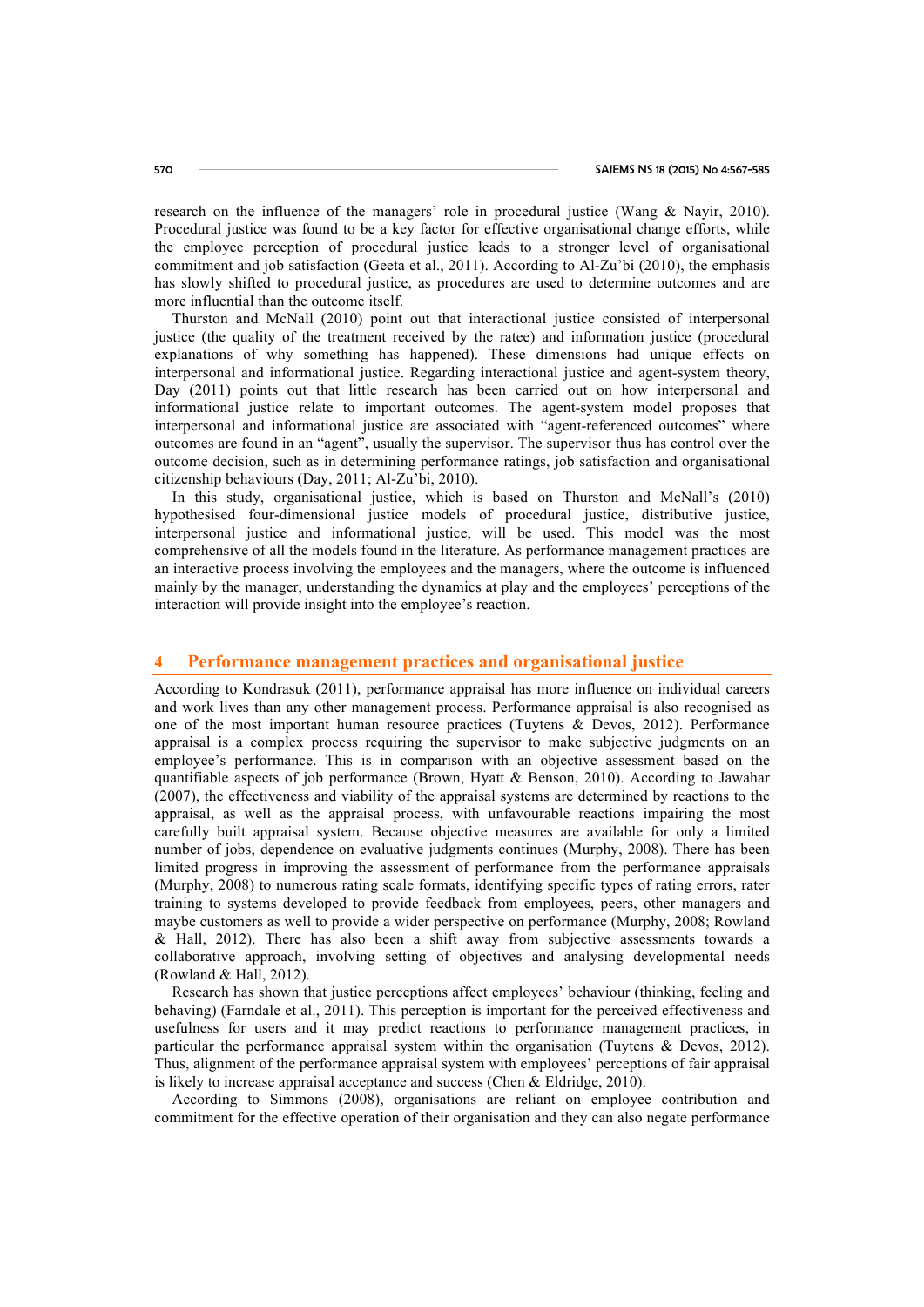enhancement initiatives. An effective performance system requires managers who are aware of the systems and who can implement it (Baird, Schoch  $\&$  Chen, 2012). Therefore, managers play a key role in ensuring that the process and the outcome from the performance management process are seen as fair. Fairness perceptions of performance management practices have implications both for the employees and for the organisation (Ikramullah et al., 2011). Engaging in effective performance management practices can lead to improved organisational performance, and can contribute to important outcomes such as improved employee involvement, commitment and motivation (Ikramullah et al., 2011; Baird et al., 2012). Variables pertaining to fairness include having a supervisor who is familiar with the process, processes that allow employees the opportunity to seek clarification on feedback, change ratings that are perceived to be unfair and satisfaction with performance objectives and feedback (Farndale et al., 2011; Ikramullah, et al., 2011).

Jawahar (2007) analysed the influence of fairness perceptions on satisfaction with the components of the appraisal process by looking at selected appraisal reactions as well as the type of justice perceptions that reflected the appraisal reactions. The results from this model showed that distributive justice influenced satisfaction with performance ratings, and procedural justice influenced satisfaction with the appraisal system. Both distributive and procedural justice had more influence on satisfaction with appraisal feedback than components of interactional justice perceptions (Jawahar, 2007). His study was the first to imply that satisfaction with the system might influence satisfaction with feedback. Jawahar (2007) reported that the implications for practice highlighted the ratees' fairness perception with appraisal process satisfaction, the need to have procedures based on accurate information and a process for appealing.

Palaiologus et al. (2011) examined organisational justice and employee satisfaction in performance appraisal. The findings showed that the administrative purposes of performance appraisal were related to distributive justice and procedural justice, while the developmental purpose was related to interactional justice. The appraisal process was found to be positively related to the three justice dimensions and the relationship with procedural justice was stronger (Palaiologos et al., 2011). They observed that the employees felt that the performance appraisal process was fair when there was a clear criterion of evaluation that was known and understood by all the employees. The results showed a strong correlation between rating satisfaction and both distributive and procedural justice with rating satisfaction positively related to distributive justice (Palaiologos et al.*,* 2011). This finding contradicts the research by Jawahar (2007), which showed that rating satisfaction is related only to distributive justice. The research also indicated that the supervisor's role played a significant part in the interactional justice, as they seem to be the basis of the satisfaction that employees receive through the performance appraisal system and thus the importance of appraiser training (Palaiologos et al., 2011). The relationship between interactional justice and feedback satisfaction was not confirmed, but a positive relationship was found between procedural justice and feedback satisfaction, confirming the research by Jawahar (2007).

Leader-member exchange (LMX) is a social exchange construct between organisational justice and the employee's work performance with the organisation's (or supervisor's) input in the relationship (Wang et al., 2010). A study was undertaken by Wang et al. (2010) on the impact of organisational justice on work performance. The results showed that when organisational commitment and LMX were used as mediators, the three justice dimensions generally did not have a direct effect on all work performance and that only interactional justice had a weak relationship with task performance. The direct relationship found in previous research was attributed to the use of incorrect mediators (Wang et al., 2010). With regard to the employee-supervisor relationship, performance may be related to interactional justice, where Chinese people tend to place more emphasis on interpersonal relationships, morality and emotion (Wang et al., 2010). The research suggests that employees who feel fairly treated had a positive effect on the organisation (Wang et al., 2010). The limitation of this research was that self-report data was used and that cultural factors influence attitudes and behaviours and thus need to be taken into consideration.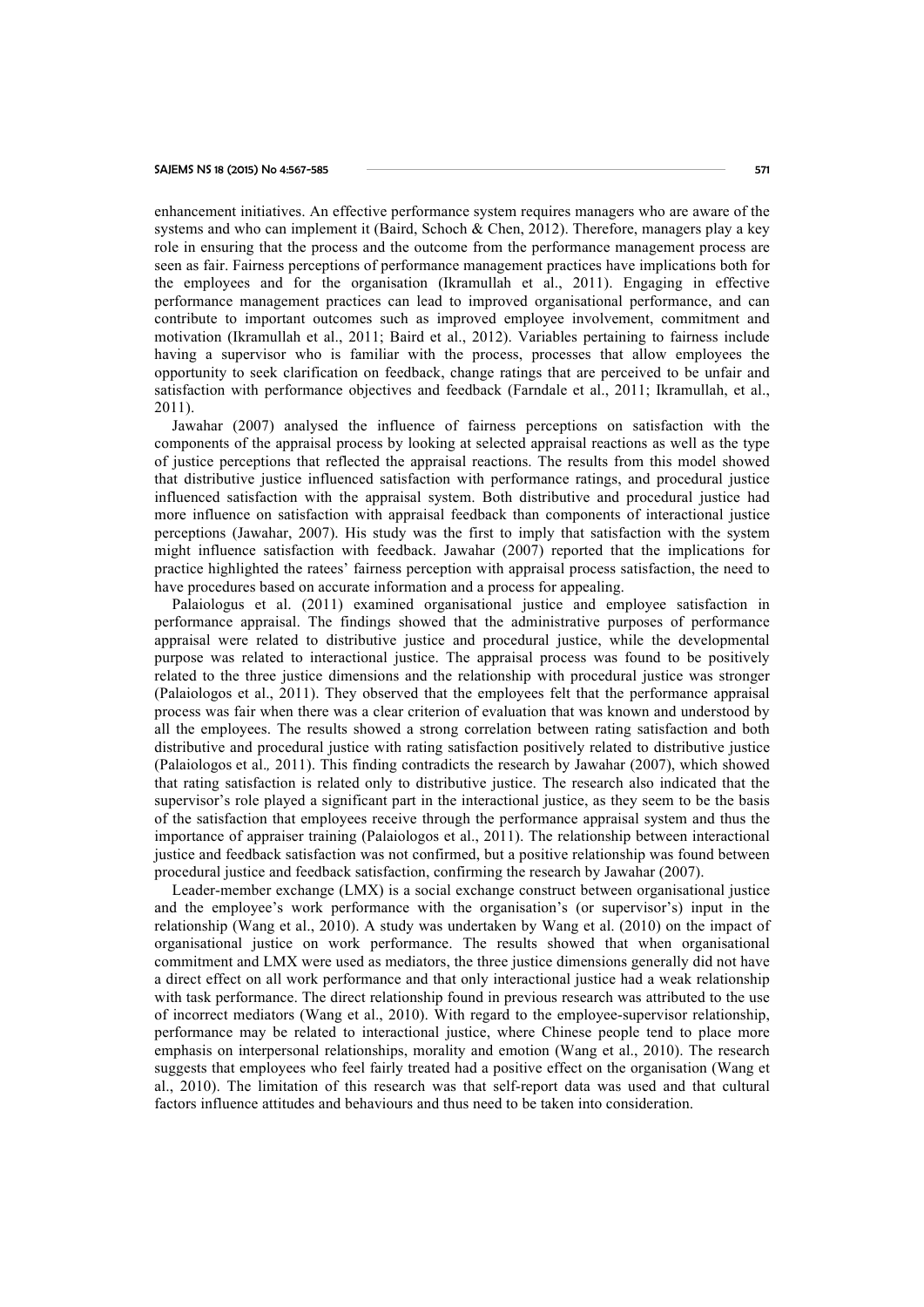Ikramullah et al. (2011) studied the fairness perceptions of a performance appraisal system in two public sector organisations in Pakistan. Self-reporting questionnaires were distributed and 261 employees responded to the survey. The four justice dimensions were evaluated. The results showed that the employees perceived their appraisal process as fair as determined by the four justice dimensions (Ikramullah, et al., 2011). The findings also showed that the employees agreed (perceived as fair) with all the items of distributive justice and interpersonal justice (Ikramullah et al., 2011). Since these relate to outcome decisions and treatment by the supervisor, it is possible that supervisors who rate high do so to prevent conflict and tension between both parties, which may also be based on personal matters (like/dislike) (Ikramullah et al.*,* 2011). Responses from procedural justice for "setting performance targets" showed that employees neither agreed nor disagreed with the statement and showed inconsistency when setting the targets. This impacts on performance, as employees were not clear as to their targets (Ikramullah et al., 2011). A similar finding was made with "seeking appeal", where there was no process in place for employees to address their concerns with their supervisor during the review process (Ikramullah et al., 2011). The study showed where the discrepancies were in the system and how interpersonal relationships can affect the ratings. This study showed support for the four justice dimensions.

## **5 Research methodology**

### **5.1 Purpose of research**

The purpose of this research was to measure justice perceptions of performance management practices, using a theoretical foundation drawn from organisational justice theories to examine and recommend corrective actions and procedures to enhance the process and the ultimate success of the system in use.

### **5.2 Research objectives**

The objective of this research was to examine the performance management practices in a company in the chemical industry, by identifying the prevalence of current performance management practices, using justice perception theories.

## **5.3 Research design**

A cross-sectional quantitative survey design (Shaughnessy & Zechmeister, 1997) using primary data was used in this study. Primary data allows for the collection of data from the original source, although it is time consuming and sometimes costly. This design allows for the description of the population at a specific time and can, therefore, indicate the justice perceptions of performance management. This design is also suited to the development and validation of questionnaires (Shaughnessy  $& Zechnerister, 1997$ ). The quantitative approach allows for the conceptualisation of constructs in accordance with specific measuring instruments and the utilisation of such instruments in the measurement of the constructs in a controlled and systematic manner (Kerlinger  $&$  Lee, 2000). In addition, the use of a quantitative approach adds to the reliability of the study as a fixed procedure is followed and can therefore be replicated (TerreBlanche, Durrheim & Painter, 2006).

## **5.4 Research procedure**

Written clearance to conduct the research was obtained from the participating organisation. The target population included all the employees in the selected organisation. The employees were requested to participate in the research voluntarily by completing the questionnaires. All the employees were issued with the questionnaire and were requested to complete it, based on their most recent performance appraisal. A covering letter accompanied each questionnaire, stating the purpose of the research, guaranteeing the protection of their identity as this was an anonymous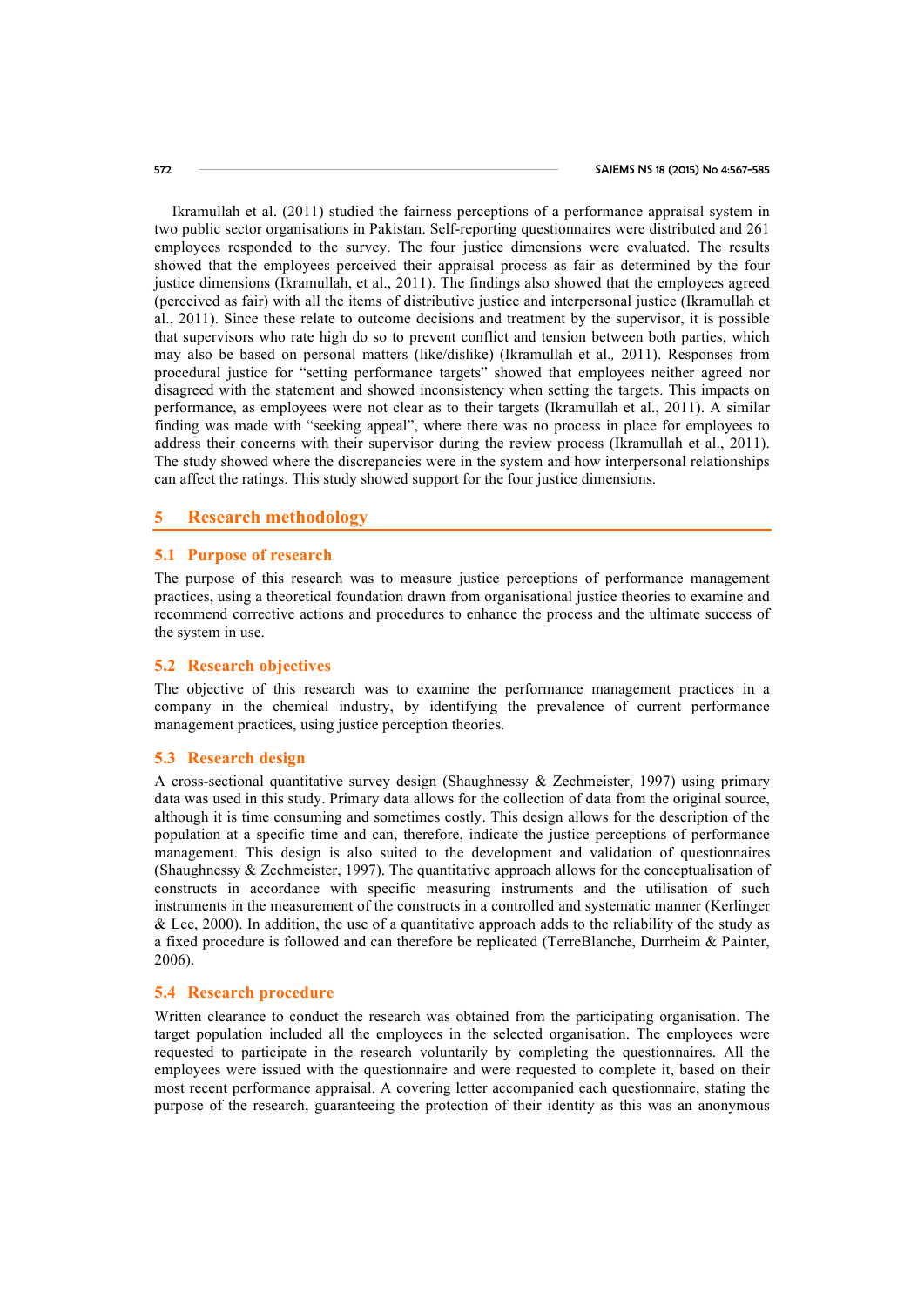#### SAJEMS NS 18 (2015) No 4:567-585  $\overline{\phantom{a}7}$

survey, and guaranteeing the confidentially of the information. The completed questionnaires were kept in a secure place. The raw data was captured and converted to a Statistica statistical package dataset.

A total of 140 questionnaires were issued to all the employees in the organisation who had undergone a performance appraisal. To assist with the collection of the completed questionnaires, a representative from each region was nominated by the manager of that region to arrange for the questionnaires to be sent by courier to the researcher. This was with the exception of one region where individuals personally delivered the completed questionnaires to the researcher. Completed surveys were received from 102 respondents, giving a response rate of 72 per cent, which is regarded as sufficient to ensure reliable data from the research study.

## **5.5 Measuring instrument**

The format of the research undertaken by Thurston and McNall (2010) was followed to test and measure justice perceptions in the organisation according to the four justice dimensions of procedural justice, distributive justice, interpersonal justice and informational justice. The rationale for using a model was twofold: it ensured that all the relevant organisational areas were covered (French & Bell, 1984:199). According to authors such as Clark and Watson (1995), if an instrument development is modelled on recognised models and theories, the construct validity of the instrument improves. Furnham (1997) mentions the use of theoretical and conceptual models as a requirement for any scientific measurement. Fifty items formed the basis for the research to measure justice perceptions. The items were conceptualised from organisational justice and performance literature and from empirical research on justice perceptions and legal considerations in performance appraisal cases (Thurston & McNall, 2010). These items were sorted to create ten performance appraisal perceptual constructs based on the four justice dimensions of procedural, distributive, interpersonal and informational perceptions.

## **5.6 Reliability**

The scale and sorting of the items were carried out by five subject matter experts who had experience as raters and who rated for completeness and sentence clarity (Thurston & McNall, 2010). The testing of inter-rater reliability was carried out on all 50 items with non-conformances clarified to achieve 100 per cent agreement (Thurston & McNall, 2010). Cronbach's alpha coefficient was calculated for each construct to determine scale reliability with alpha  $= 0.70$  being the normal limits acceptable for decisions affecting groups (Thurston & McNall, 2010). The Cronbach alpha coefficient as reported by Thurston and McNall (2010) for each of the constructs ranged from a high of 0.93 to a low of 0.68. The construct "providing feedback" had the highest alpha coefficient of 0.93, and the construct "ratings not based on politics" had the lowest alpha coefficient value. The results for the constructs are reported in brackets. The ten performance appraisal perceptual constructs were "ratings not based on politics" (0.68), "setting criteria" (0.80), "seeking appeals" (0.86), "ratings based on equity" (0.87), "clarifying expectations" (0.87), "explaining and justifying decisions" (0.88), "assigning raters" (0.90), "raters show respect"  $(0.91)$ , "raters show sensitivity"  $(0.92)$  and "providing feedback"  $(0.93)$ .

### **5.7 Data analysis and technique**

The statistical analysis was carried out using the Statistica statistical package. Descriptive statistics (e.g. means, skewness, standard deviation and kurtosis) were used to analyse the data. Pearson product-moment correlations were calculated to assess the direction and strength of the relationships between the variables. In order to counter the probability of a type I error, and the significance value was set at the 95 per cent confidence interval level ( $p \le 0.05$ ).

Cronbach's alpha coefficients and inter-item correlations were used to assess the internal consistency of the measuring instrument (Clark & Watson, 1995). Coefficient alpha conveys important information on the proportion of variance contained in a scale, while the inter-item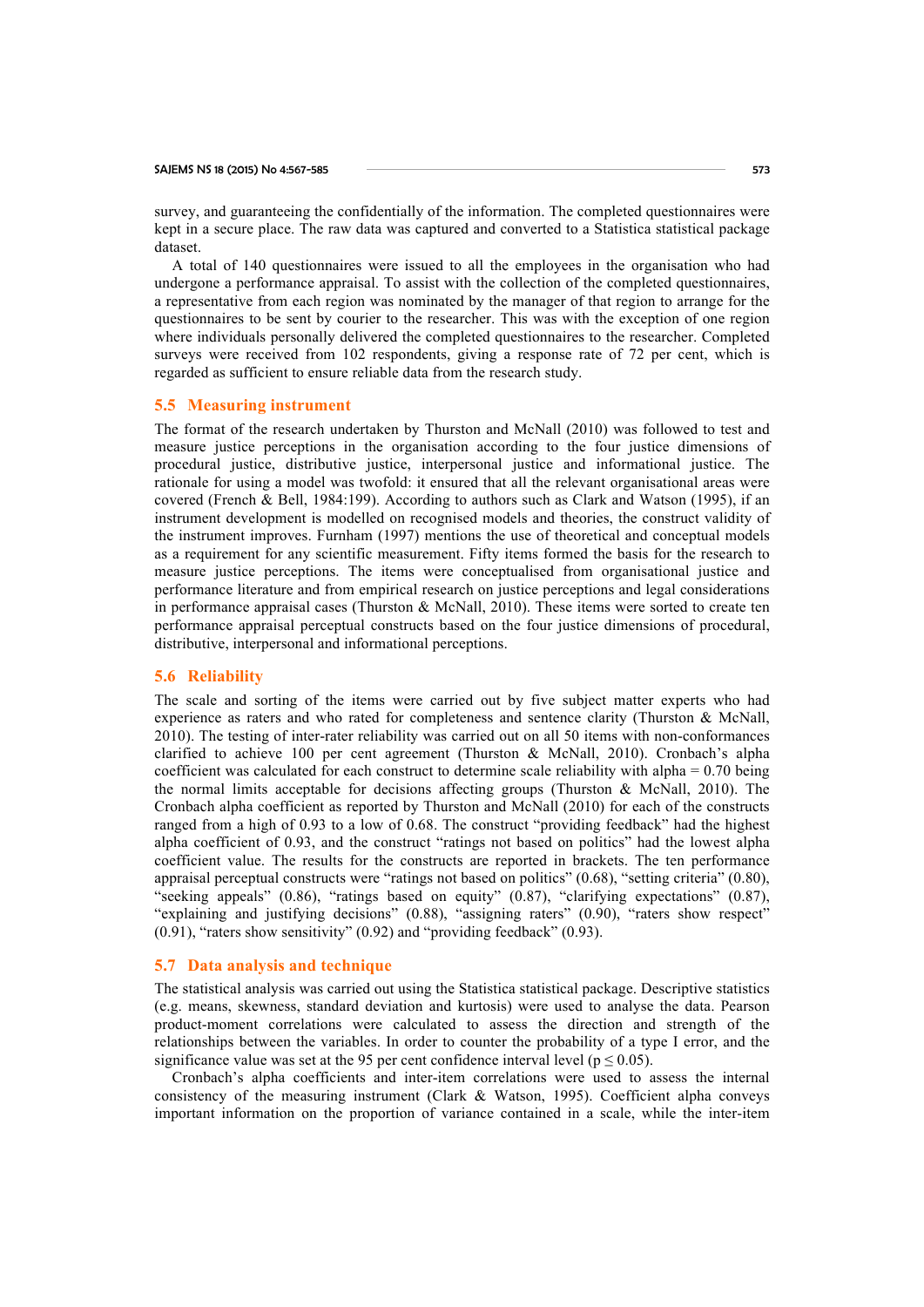correlation is an important index for supplying supplementary information about a scale. Interitem correlations and confirmative factor analysis were used to determine the validity of the instrument.

T-tests and one-way analyses of variance were used to determine differences between the subgroups of the population. *Post hoc* tests (Sheffe) for variance width were carried out to determine whether groups differed significantly from each other if analyses of variance (ANOVA) are applied (Hair, Anderson, Tatham & Black, 1998). A cut-off point of 0.50 (medium effect) (Cohen, 1988) was set for the practical significance of differences between means. Pearson product-moment correlation coefficients were used to specify the relationships between the variables. A cut-off point of 0.30 (medium effect) (Cohen, 1988; Steyn, 1999) was set for the practical significance of correlation coefficients.

### **6 Research results**

## **6.1 Profile of the respondents**

Completed surveys were received from 102 respondents, giving a response rate of 72 per cent. Of the respondents, 56 per cent were male, 60 per cent had more than 5 years of service in the organisation and 45 per cent were Black, 13 per cent were Coloured, 5 per cent Indian and 37 per cent White. The largest age groups were between the ages of 25 and 34 years and between 35 and 44 years, each with 33 per cent, with only 3 per cent of the respondents falling within the 18 to 24 year-old group and 24 per cent of the respondents falling within the 45 to 54 year-old group. Only 7 per cent of the respondents fell within the 55+ year-old group. A comparison the return rate to the demographics of the organisation showed that only 55 per cent of the Black race group responded, with a >95 per cent return rate from the other race groups. Employees were grouped according to their work functions and categorised into three departments. Those employees employed in the customer service department consisted of the organisation's internal and external sales people, employees grouped into the administration staff category were employees from the finance department, the IT department and general administration, while employees grouped into the supply chain category were employed in the warehouse. All the departments were well represented considering the number of people employed in the department by the organisation.

## **6.2 Descriptive statistics on constructs**

An overall score was calculated for each construct based on grouping together the items that made up the construct (Thurston & McNall, 2010). The overall mean item score, the minimum, maximum, standard deviation, skewness and kurtosis statistics for each construct are presented in Table 1. Only those items identified as falling outside of the critical values of 2.00 for skewness and 7.00 for kurtosis will be identified and discussed (West, Finch & Curran, 1995).

For procedural justice, which contained the constructs "assigning raters" (standard deviation, SD=1.41), "setting criteria" (SD=1.27) and "seeking appeals" (SD=1.57), the mean scores ranged from a high of 5.87 to a low of 4.90, indicating that respondents agreed the most with the construct of "assigning raters" and the least with "seeking appeals". This construct also had the highest mean score of all the constructs. The respondents scored a minimum value of 1.00 for "assigning raters" to a maximum of 7.00 for all the constructs in this justice dimension. For distributive justice, the constructs "ratings based on equity" (SD=1.58) and "ratings not based on politics"  $(SD=1.44)$  made up this justice dimension. The respondents rated both constructs similarly with mean scores of 5.33 and 5.30 respectively, showing that they agreed to the same extent with both constructs. "Ratings based on equity" had the lowest minimum score of 1.00, while both constructs had a maximum of 7.00. For interpersonal justice, the constructs "raters show respect" (SD=1.45) and "raters show sensitivity" (SD=1.44), the respondents' scoring suggested higher agreement with both constructs, as the mean scores were 5.70 and 5.81 respectively. This was supported by minimum values obtained of 1.6 for both constructs and both having a maximum of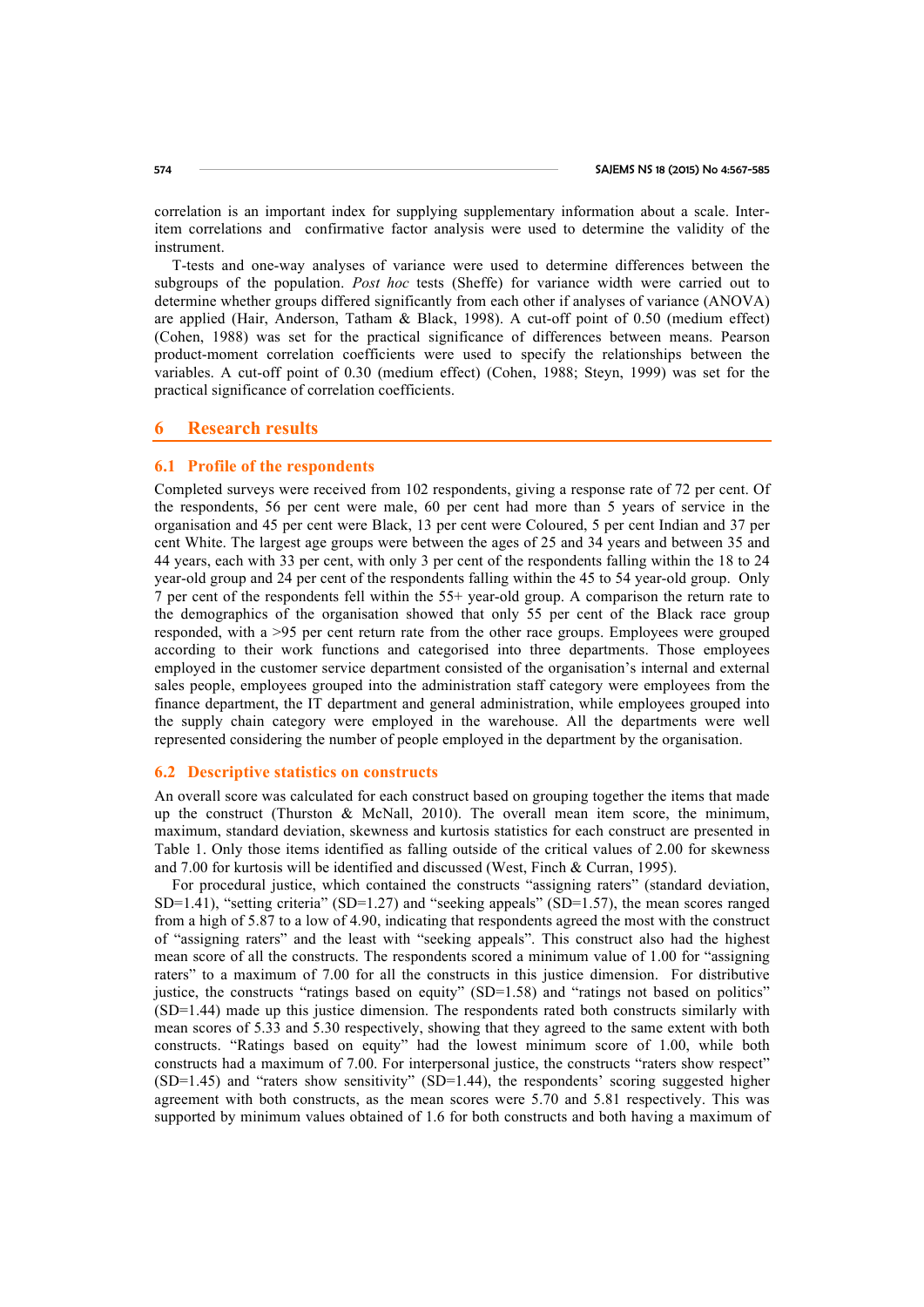7.00. The informational justice dimension consisted of "clarifying expectations" (SD=1.51), "providing feedback" (SD=1.73) and "explaining and justifying decisions" (SD=1.70). The construct "clarifying expectations" had the highest mean score of 5.64 of all the scales with "providing feedback" having the lowest mean score of 5.02. "Providing feedback" had the lowest minimum score of all the scales, with all three scales scoring a maximum of 7.00.

|                 | Descriptive statistics on constructs |                |                |           |                 |                 |  |  |
|-----------------|--------------------------------------|----------------|----------------|-----------|-----------------|-----------------|--|--|
| Item            | <b>Mean</b><br>construct<br>score    | <b>Minimum</b> | <b>Maximum</b> | <b>SD</b> | <b>Skewness</b> | <b>Kurtosis</b> |  |  |
| F <sub>1</sub>  | 5.87                                 | 1.00           | 7.00           | 1.41      | $-1.43$         | 1.55            |  |  |
| F <sub>2</sub>  | 5.52                                 | 1.60           | 7.00           | 1.27      | $-0.64$         | $-0.34$         |  |  |
| F <sub>3</sub>  | 4.90                                 | 1.20           | 7.00           | 1.51      | $-0.34$         | $-0.44$         |  |  |
| F <sub>4</sub>  | 5.33                                 | 1.00           | 7.00           | 1.58      | $-0.76$         | $-0.42$         |  |  |
| F <sub>5</sub>  | 5.30                                 | 1.50           | 7.00           | 1.44      | $-0.44$         | $-0.95$         |  |  |
| F6              | 5.70                                 | 1.60           | 7.00           | 1.45      | $-0.95$         | $-0.09$         |  |  |
| F7              | 5.81                                 | 1.60           | 7.00           | 1.44      | $-1.17$         | 0.28            |  |  |
| F <sub>8</sub>  | 5.64                                 | 1.40           | 7.00           | 1.51      | $-1.06$         | 0.18            |  |  |
| F <sub>9</sub>  | 5.02                                 | 1.00           | 7.00           | 1.73      | $-0.64$         | $-0.55$         |  |  |
| F <sub>10</sub> | 5.40                                 | 1.20           | 7.00           | 1.70      | $-0.80$         | $-0.51$         |  |  |

**Table 1** Descriptive statistics on constructs

*Where: F1: Assigning raters, F2: Setting criteria, F3: Seeking appeals, F4: Ratings based on equity, F5: Ratings not based on politics, F6: Raters show respect, F7: Raters show sensitivity, F8: Clarifying expectations, F9: Providing feedback, F10: Explaining & justifying decisions*

### **6.3 Correlation analysis**

The correlation between the factors of the measuring instruments is reported in Table 2.

| I hurston and McNail (2010) correlation matrix |                |                |                |         |                |         |         |         |         |                 |
|------------------------------------------------|----------------|----------------|----------------|---------|----------------|---------|---------|---------|---------|-----------------|
| Item                                           | F <sub>1</sub> | F <sub>2</sub> | F <sub>3</sub> | F4      | F <sub>5</sub> | F6      | F7      | F8      | F9      | F <sub>10</sub> |
| F <sub>1</sub>                                 | 1.00           |                |                |         |                |         |         |         |         |                 |
| F <sub>2</sub>                                 | $0.58*$        | 1.00           |                | -       |                |         |         |         |         |                 |
| F3                                             | $0.64*$        | $0.68*$        | 1.00           |         |                |         |         |         |         |                 |
| F4                                             | $0.47*$        | $0.65*$        | $0.60*$        | 1.00    |                |         |         |         |         |                 |
| F5                                             | $0.61*$        | $0.67*$        | $0.72*$        | $0.48*$ | 1.00           |         |         |         |         |                 |
| F6                                             | $0.77*$        | $0.52*$        | $0.62*$        | $0.31*$ | $0.70*$        | 1.00    |         |         |         |                 |
| F7                                             | $0.72*$        | $0.54*$        | $0.63*$        | $0.44*$ | $0.70*$        | $0.80*$ | 1.00    |         |         |                 |
| F8                                             | $0.67*$        | $0.63*$        | $0.64*$        | $0.61*$ | $0.65*$        | $0.65*$ | $0.77*$ | 1.00    |         |                 |
| F9                                             | $0.58*$        | $0.61*$        | $0.68*$        | $0.62*$ | $0.68*$        | $0.55*$ | $0.65*$ | $0.85*$ | 1.00    |                 |
| F <sub>10</sub>                                | $0.66*$        | $0.55*$        | $0.70*$        | $0.57*$ | $0.62*$        | $0.63*$ | $0.74*$ | $0.86*$ | $0.86*$ | 1.00            |

#### **Table 2** Thurston and McNall (2010) correlation matrix

*Where: \* p ≤ 0.05 indicates significant correlations; F1: Assigning raters, F2: Setting criteria, F3: Seeking appeals, F4: Ratings based on equity, F5: Ratings not based on politics, F6: Raters show respect, F7: Raters show sensitivity, F8: Clarifying expectations, F9: Providing feedback, F10: Explaining & justifying decisions*

Table 2 reports that, if 0.5 is used as the cut-off point for medium effects (Cohen, 1998), then "assigning raters" has a positive relationship with "setting criteria" (0.58), "rating based on equity" (0.47), "seeking appeals" (0.64), "ratings not based on equity" (0.61), "raters show respect" (0.77), "raters show sensitivity" (0.72), "clarifying expectations" (0.67), "providing feedback" (0.58) and "justifying and explaining decisions" (0.66). "Setting criteria" has a positive relationship with "seeking appeals" (0.68), "ratings based on equity" (0.65), "ratings not based on politics" (0.67), "raters show respect" (0.52), "raters show sensitivity" (0.54), "clarifying expectations" (0.63), "providing feedback" (0.61) and "justifying and explaining decisions" (0.55). "Seeking appeals" has a positive relationship with "ratings based on equity" (0.60), "ratings not based on politics" (0.72), "raters show respect" (0.62), "raters show sensitivity" (0.63), "clarifying expectations" (0.64), "providing feedback" (0.68) and "justifying and explaining decisions" (0.70).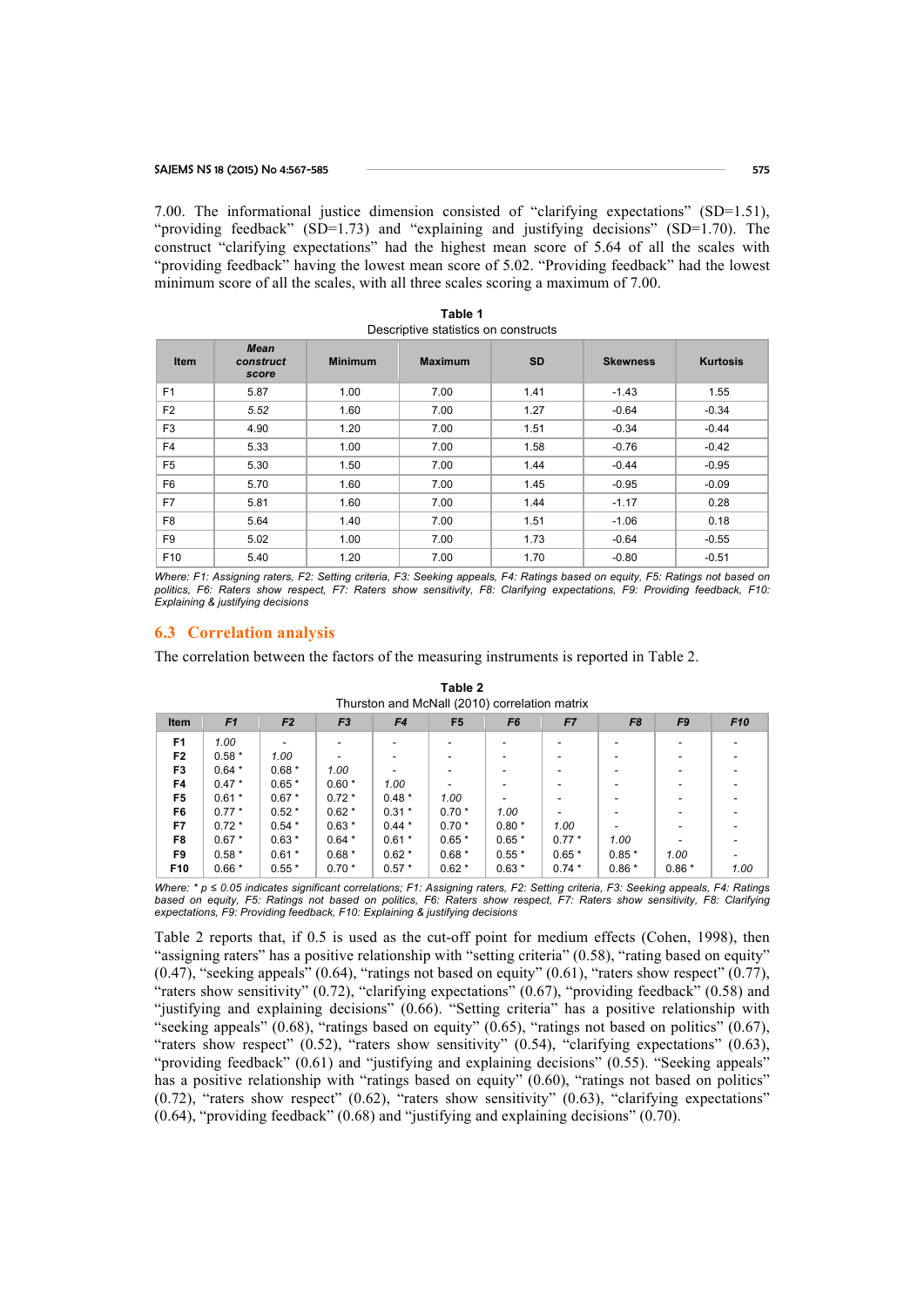Ratings based on equity has a positive relationship with "ratings not based on politics" (0.48), "raters show respect" (0.31), "raters show sensitivity" (0.44), "clarifying expectations" (0.61), "providing feedback" (0.62) and "justifying and explaining decisions" (0.57). "Ratings not based on politics" has a positive relationship with "raters show respect" (0.70), "raters show sensitivity" (0.70), "clarifying expectations" (0.65), "providing feedback" (0.68) and "justifying and explaining decisions" (0.62). "Raters show respect" has a positive relationship with "raters show sensitivity" (0.80), "clarifying expectations" (0.65), "providing feedback" (0.55) and "justifying and explaining decisions" (0.63). "Raters show sensitivity" has a positive relationship with "clarifying expectations" (0.77), "providing feedback" (0.65) and "justifying and explaining decisions" (0.74). "Clarifying expectations" has a positive relationship with "providing feedback" (0.85) and "justifying and explaining decisions" (0.86).

### **6.4 Descriptive statistics, Cronbach's α coefficient and inter-item correlations**

Cronbach's alpha, which estimates test-score reliability from a single test administration based on test items internal to the test, is also referred to as an internal-consistency coefficient (Webb et al., 2006). This was used to determine how closely related the ten constructs are to one another. The results are presented in Table 3.

| Descriptive statistics, Cronbach's $\alpha$ coefficient & inter-item correlations |                           |           |      |              |             |  |  |
|-----------------------------------------------------------------------------------|---------------------------|-----------|------|--------------|-------------|--|--|
| <b>Items</b>                                                                      | <b>Mean item</b><br>score | <b>SD</b> | A    | $Std \alpha$ | r (average) |  |  |
| F <sub>1</sub>                                                                    | 29.52                     | 6.98      | 0.95 | 0.95         | 0.81        |  |  |
| F <sub>2</sub>                                                                    | 27.70                     | 6.31      | 0.89 | 0.91         | 0.71        |  |  |
| F <sub>3</sub>                                                                    | 24.48                     | 7.53      | 0.83 | 0.84         | 0.53        |  |  |
| F <sub>4</sub>                                                                    | 31.91                     | 8.84      | 0.91 | 0.91         | 0.67        |  |  |
| F <sub>5</sub>                                                                    | 21.16                     | 5.78      | 0.81 | 0.82         | 0.55        |  |  |
| F <sub>6</sub>                                                                    | 28.59                     | 7.23      | 0.87 | 0.91         | 0.78        |  |  |
| F7                                                                                | 29.05                     | 7.15      | 0.94 | 0.94         | 0.77        |  |  |
| F <sub>8</sub>                                                                    | 28.22                     | 7.53      | 0.95 | 0.95         | 0.80        |  |  |
| F <sub>9</sub>                                                                    | 25.11                     | 8.50      | 0.93 | 0.93         | 0.75        |  |  |
| F <sub>10</sub>                                                                   | 26.83                     | 8.65      | 0.95 | 0.95         | 0.79        |  |  |

**Table 3**

*Where: F1: Assigning raters, F2: Setting criteria, F3: Seeking appeals, F4: Ratings based on equity, F5: Ratings not based on politics, F6: Raters show respect, F7: Raters show sensitivity, F8: Clarifying expectations, F9: Providing feedback, F10: Explaining & justifying decisions*

The mean item score indicates the level of agreement according to a seven-point Likert scale. With the exception of the construct "ratings not based on politics", where respondents recorded the lowest mean score of 21.16, the respondents agreed with the statements in the questionnaire.

The analysis returned two coefficients, raw and standardised alpha, where raw is based on item correlation and standardised is based on item covariance. Usually, the higher the alpha, the more reliable the test, with 0.7 and above being acceptable (Nunnally & Bernstein, 1994). The alpha and standardised alpha for "assigning raters" were 0.95 and 0.95 respectively, "setting criteria" were 0.89 and 0.91 respectively, "seeking appeals" were 0.83 and 0.84 respectively, "ratings on equity" were 0.91 and 0.91 respectively, "ratings not based on politics" were 0.81 and 0.82 respectively, "raters show respect" were 0.87 and 0.91 respectively, "raters show sensitivity" were 0.94 and 0.94 respectively, "clarifying expectations" were 0.95 and 0.95 respectively, "providing feedback" were 0.93 and 0.93 respectively and "justifying and explaining decisions" were 0,95 and 0.95 respectively. All reported values for the constructs had values of >0.8, indicating a high internal consistency of the items making up the construct of the scale.

### **6.5 Analyses of variance between groups**

In order to determine whether there were significant differences between demographic variables and variables of constructs, *post hoc* tests (Sheffe) for variance width were carried out to determine whether groups differed significantly from one another if analyses of variance were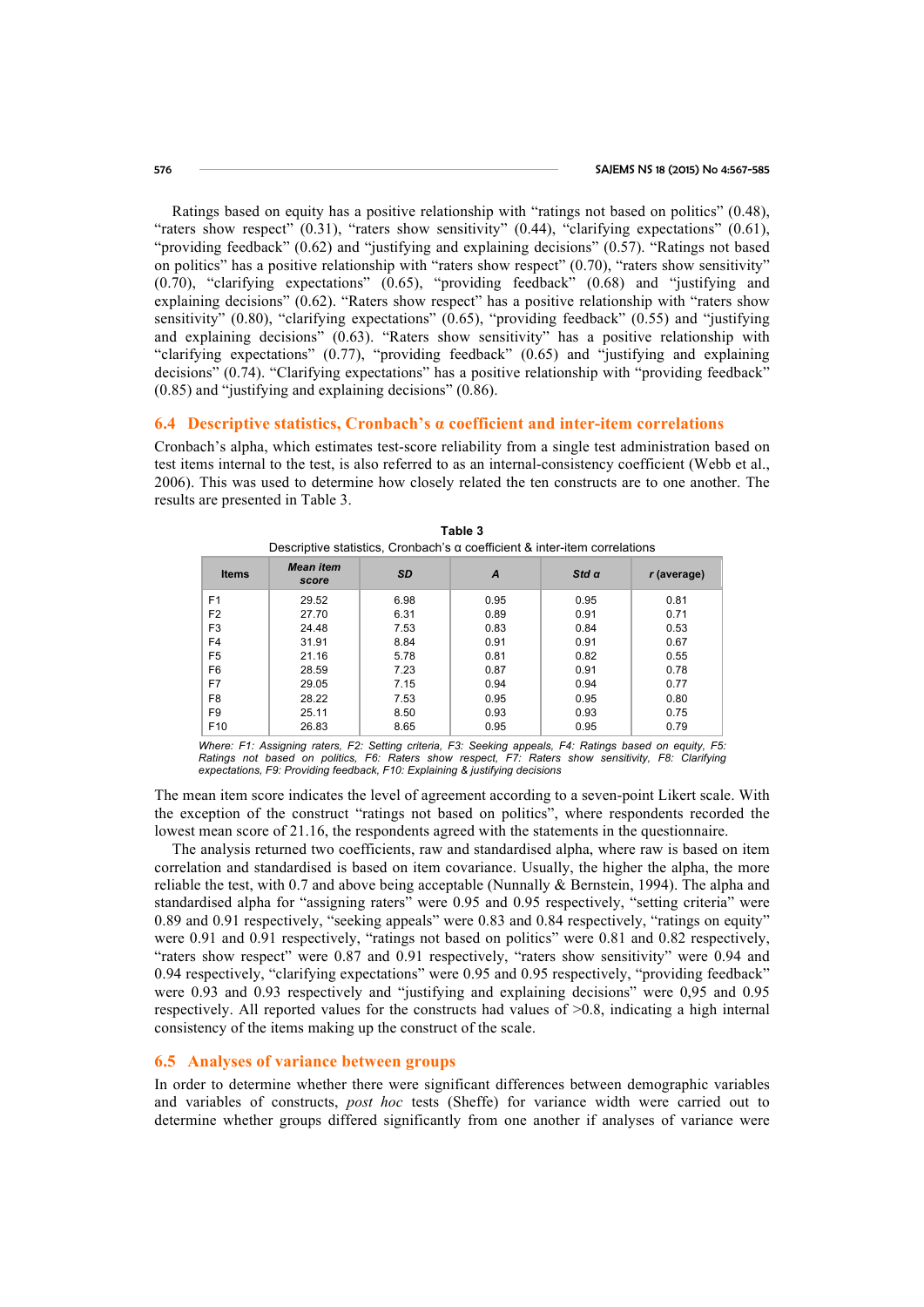applied. The results of the analysis of variance are shown in Table 4, for "same/different race groups" the independent variable and "ratings based on equity" as the dependent variable.

| Mean differences between 'Same Race/Different Race' and 'rater equity' |                       |     |             |      |                    |  |  |
|------------------------------------------------------------------------|-----------------------|-----|-------------|------|--------------------|--|--|
| <b>Item</b>                                                            | <b>Sum of squares</b> | Df  | Mean square |      | <b>Significant</b> |  |  |
| Between groups                                                         | 9.34                  |     | 9.34        | 4.45 | 0.03               |  |  |
| Within groups                                                          | 209.66                | 100 | 2.10        |      |                    |  |  |
| Total                                                                  | 219.00                | 101 |             |      |                    |  |  |

**Table 4** Mean differences between 'Same Race/Different Race' and 'rater equity'

The results of the analyses of variance indicated that there was a significant difference between the groups (p=0.03) if "same/different race groups" was used as the grouping variable and the factor "ratings based on equity" as the dependent variable.

In Table 5, the results of the *post hoc* test (Sheffe) are reported. Only significant results are reported.

| Table 5                                                                                   |
|-------------------------------------------------------------------------------------------|
| Post hoc test (Scheffe) with variable "same race/different race" and the Factor: "ratings |
| based on equity" where $p \le 0.05$                                                       |

| Aae                  | Different race group<br>Mean = $5.62$ | Same race group<br>Mean = $5.01$ |
|----------------------|---------------------------------------|----------------------------------|
| Different race group | -                                     | 0.04                             |
| Same race group      | ገ በ4                                  | -                                |

The model fit is significant for respondents from the "same/different race groups" and for the factor "ratings based on equity", as  $p \le 0.05$ . The results show that the model variance of 9.34 between groups is considerably higher than within groups (2.10). A significant difference was identified between the different race groups with a mean average score of 5.62 and the same race groups with a mean score of 5.01.

The results of the analysis of variance are shown in Table 6 for "same/different race groups" (the independent variable) and "clarifying expectations" as the dependent variable.

| Mean differences between "same race/different race" and "clarifying expectations" |                |     |              |      |                    |  |
|-----------------------------------------------------------------------------------|----------------|-----|--------------|------|--------------------|--|
| Item                                                                              | Sum of squares | Df  | Mean square  |      | <b>Significant</b> |  |
| Between groups<br>Within groups                                                   | 9.99<br>219.02 | 100 | 9.99<br>2.19 | 4.56 | 0.04               |  |
| Total                                                                             | 229.01         | 101 |              |      |                    |  |

**Table 6**  $\blacksquare$  Mult v<br>Mean differences between "same race/different race" and "clarify in and "clarify"

The analyses of variance indicated that there is a significant difference between the groups  $(p=0.03)$  if "same/different race groups" is used as the grouping variable and the factor, "clarifying expectations" as the dependent variable.

In Table 7, the results of the *post hoc* test (Sheffe) are reported. Only significant results are reported.

| Table 7                                                                          |
|----------------------------------------------------------------------------------|
| Post hoc test (Scheffe) with variable "same race/different race" and the Factor: |
| Clarifying expectations where $p \leq 0.05$                                      |

| Age                   | Different race groups<br>Mean = $5.95$ | Same race groups<br>Mean = $5.32$ |
|-----------------------|----------------------------------------|-----------------------------------|
| Different race groups | $\overline{\phantom{a}}$               | 0.04                              |
| Same race F2          | 0.04                                   | -                                 |

The model fit is significant for respondents from the "same/different race groups" and for the factor "clarifying expectations", as  $p \le 0.05$ . The results show that the model variance of 9.99 between groups is considerably higher than within groups (2.19). A significant difference was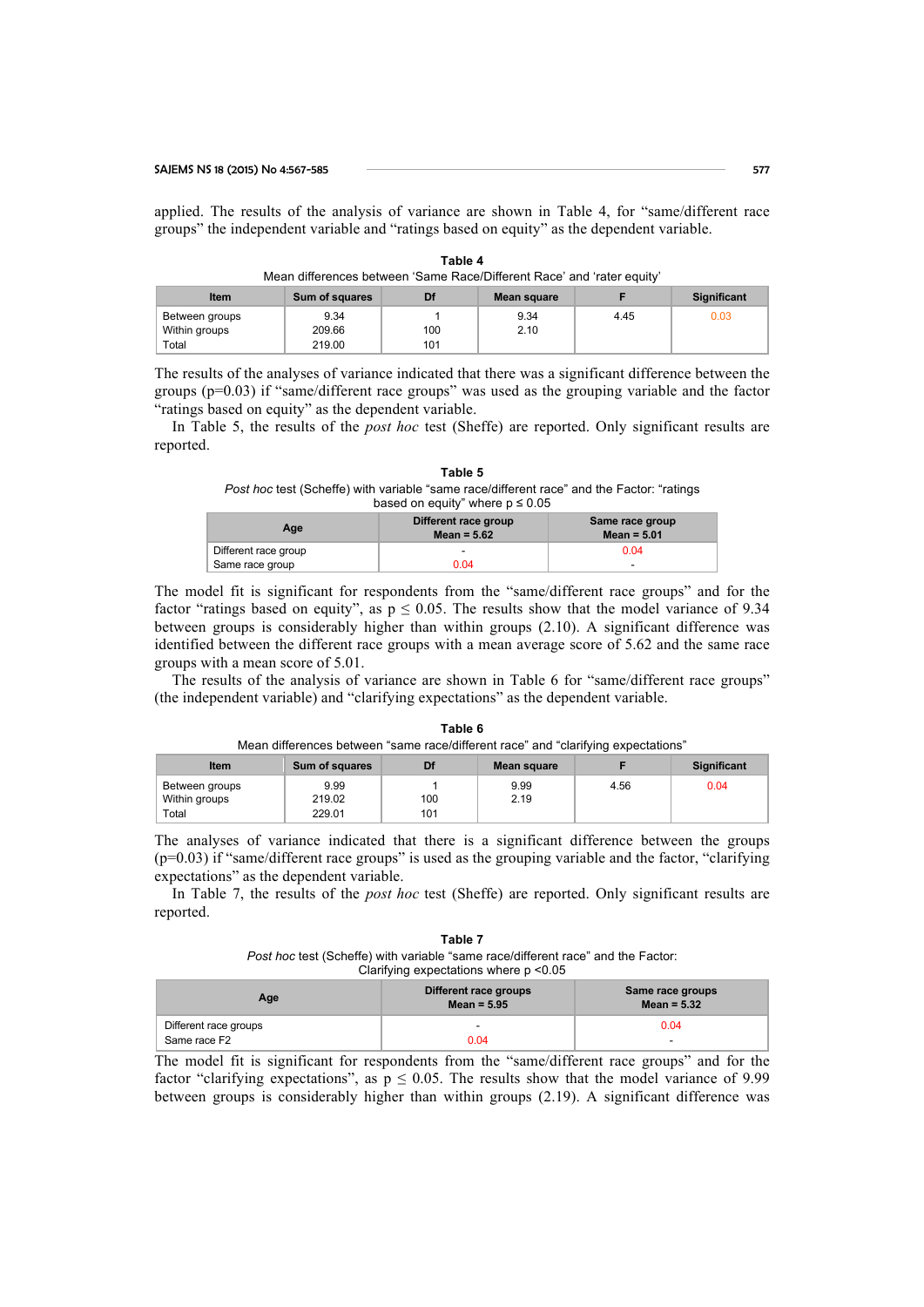identified between the different race groups with a mean average score of 5.95 and the same race groups with a mean score of 5.32.

## **7 Discussion of results**

Past research has shown that employees use their experience and interaction with their managers to determine whether they are being treated fairly or not. These perceptions affect their behaviour in the organisation, ultimately influencing the attainment of the strategic goals of the organisation. The literature review revealed that the appraisal process is related to the social environment under which the employee operates (Zheng et al., 2012; Marjani & Ardahaey, 2012), and that the system in place cannot be blamed if there is no management commitment to make the process work (Chen & Eldridge, 2010). Without set objectives, employees have no clear direction as to what to achieve, which makes the appraisal process biased, creating negative perceptions of the process (Ikramullah et al., 2011). It also highlights the influence managers have on employees' perceptions (Heslin & VandeWalle, 2009), the role of raters and rater accountability (Payne et al., 2009), for employees to be able to seek the justification of decisions (Thurston & McNall, 2010) and how favourable perceptions lead to employees' positive outlook and organisational commitment (Pulakos & O'Leary, 2011). The results from the study show that, overall, the respondents viewed the performance management process positively. On average, the perceptions of performance management practices for all ten scales were greater than 4, the neutral point of the scale.

The results from this research for scale reliability were compared with those obtained by Thurston and McNall (2010). The analysis showed that the reliability of all ten scales in this research reflected an  $\alpha > 0.8$ , indicating a high internal consistency of the items in the scale. The results complemented the results obtained by Thurston and McNall (2010) where they reported that nine scales exceeded the normal limits of  $\alpha = 0.7$ ; the scale measuring "absence of politics" had an internal consistency measure of  $\alpha = 0.68$  which is the minimal acceptable level (Nunnally & Bernstein, 1994). This scale also had a lowest value of  $\alpha = 0.82$ , followed by "seeking appeals" with  $\alpha = 0.84$ .

The ten constructs provided a foundation in helping to understand the attitudes and perceptions of the respondents regarding the performance management systems. As Thurston and McNall (2010) pointed out, the constructs demonstrated good psychometric properties for the items making up the constructs and confirmed that the operational definitions of the construct correlate with other constructs in predictable ways. The findings from the study for the analysis of variance indicate that respondents within the 18 - 24-year old age group scored the "assigning of raters" slightly above neutral, the actual score being 4.33, indicating that perhaps management needs to review the assignment of raters to this group or the approach used by the raters for this group of respondents.

The results of the analysis of variance for "age of rater" and the "rater explaining and justifying decisions" showed that respondents within the 45 - 54-year old group had a score of 4.33, indicating that this group felt that the raters did not adequately explain and/or justify their decisions. Research in social psychology indicates that younger and older employees have different expectations regarding work and this may impact on their work performance. Older employees are likely to focus on procedural justice, as they focus on feelings of personal importance, and younger employees emphasise distributive justice owing to their need for economic security and success (Nasurdin & Khuan, 2011). The results of the analysis of variance for respondents from the different departments and setting criteria showed that the Customer Service Department was most satisfied with the construct of setting criteria, scoring a mean average of 6.03. This department is responsible for sales so careful attention is possibly given to the criteria set for this department with incentives that motivate this team to achieve higher performance. The analysis of variance for respondents from the different race groups and ratings based on equity showed that the Black race group was most satisfied, scoring a mean average of 5.80, while the White race group and Indian race group scored slightly above 4, the neutral point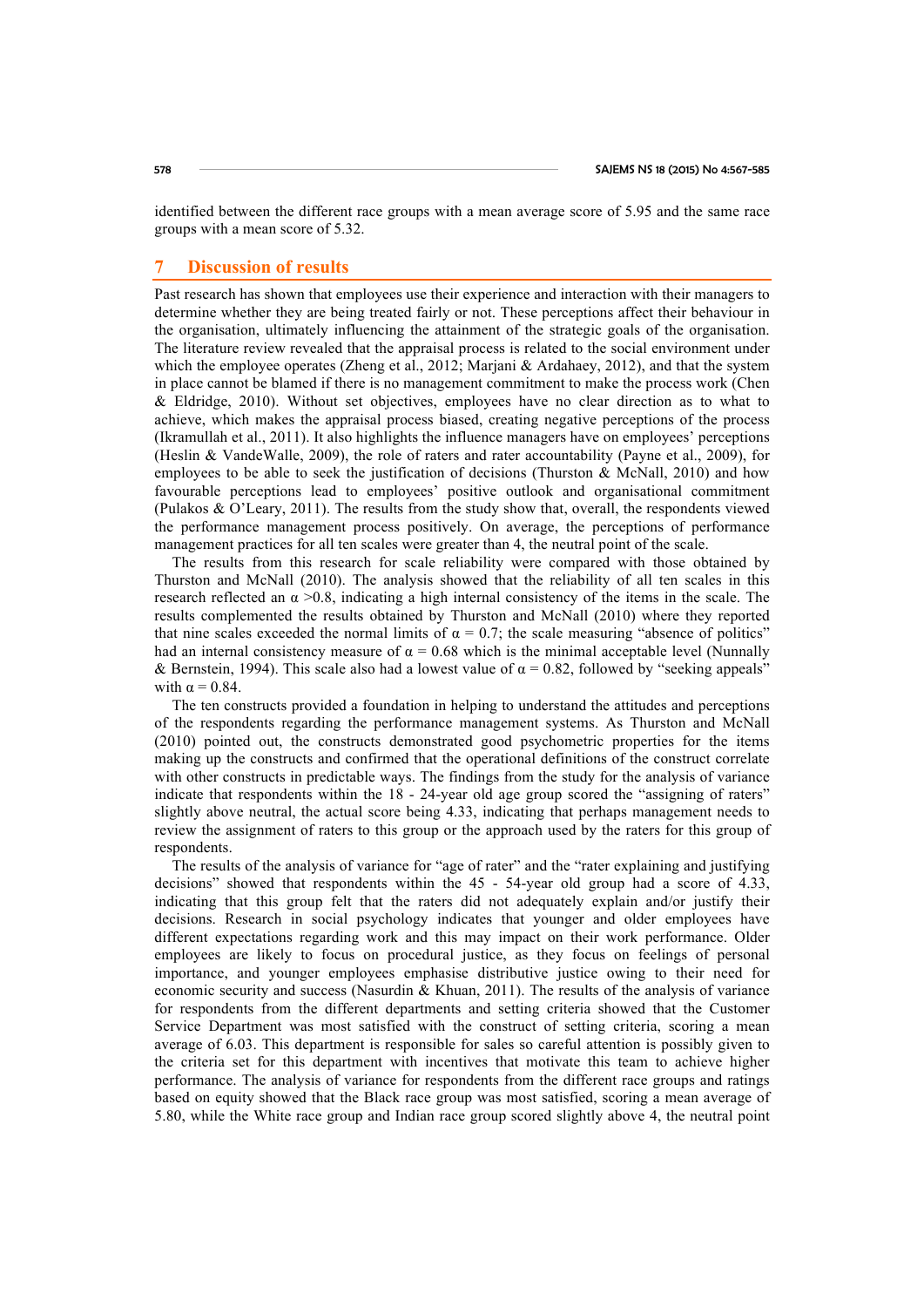#### SAJEMS NS 18 (2015) No 4:567-585  $\overline{\phantom{a}}$  579

of the scale, with 4.73 and 4.64 respectively. These results were confirmed when analysis between rater/ratee and same/different race group for ratings based on equity showed that there were variations in ratings.

A similar observation was made between rater/ratee, same/different race and clarifying expectation, where the same race group reported a lower mean average score, compared to the different race groups that reported a higher mean average score. The overall results of this study therefore confirm the previous work done by Thurston and McNall (2010) regarding the four justice dimensions, the scales making up the ten constructs and the internal consistency of the items within the scale.

## **8 Conclusion**

The results of this study have confirmed the study undertaken by Thurston and McNall (2010) where the ten constructs (assigning raters, setting criteria, seeking appeals, ratings based on equity, ratings not based on politics, raters show respect, raters show sensitivity, clarifying expectations, providing feedback and explaining and justifying decisions) demonstrated good psychometric properties for the items making up the constructs. The measuring instrument used was modelled on recognised models and theories, and this study contributes to it by improving the construct validity of the instrument (Clark & Watson, 1995). The analysis showed that the reliability of all ten scales in this research had  $\alpha > 0.8$ , indicating a high internal consistency of the items in the scale. The study also verifies the research by Ikramullah et al. (2011), St-Onge, Morin, Bellehumeur  $\&$  Dupius (2009), and Tuytens and Devos (2012), in that employee justice perceptions relating to performance management practices may be explained using organisational justice theories according to the four justice dimensions of procedural, distributive, interactional and informational justice. If employees are more motivated when they perceive their performance appraisals as fair and trustworthy (Froydis, Marnburg & Furunes, 2010; Chen & Eldridge, 2010; Davila & Elvira, 2009; Day, 2011) then ensuring the processes and ensuring that the outcomes from the process are seen as fair can lead to improved organisational performance (Ikramullah et al., 2011).

The findings of the study contribute valuable new knowledge to the field of psychology and may be used by human resource management to implement procedures that will fully engage all concerned in performance management practices. Performance appraisal is no longer viewed simplistically as a means of recording and reporting an employee's performance but is seen as a more strategic and holistic approach to linking the organisation's strategic plan with individual performance (Chen & Eldridge, 2010).

## **9 Recommendations**

This is the first study undertaken at this organisation to determine employees' perceptions of its performance management practices. A standardised performance appraisal system is used throughout the organisation that is fully supported by the senior management team. The success of the process and procedures in place depends on having a fully integrated system that all employees can trust and whereby their contributions are seen and acted upon in a fair and transparent manner. A formal process allowing employees to seek appeals should be implemented that will help improve justice perceptions as well as relations between employees and managers. Secondly, the organisation must ensure that all the employees are treated fairly by their managers during the appraisal process and that the managers are seen as being sensitive and willing to make time to ensure employees' concerns are properly addressed. Employees in the customer service department were most satisfied with their setting criteria compared to the other departments, implying that management should follow a similar example for the other two departments. Management should also ensure that the employees have the necessary skills, resources, knowledge and understanding so they can develop a sense of adequacy, self-confidence and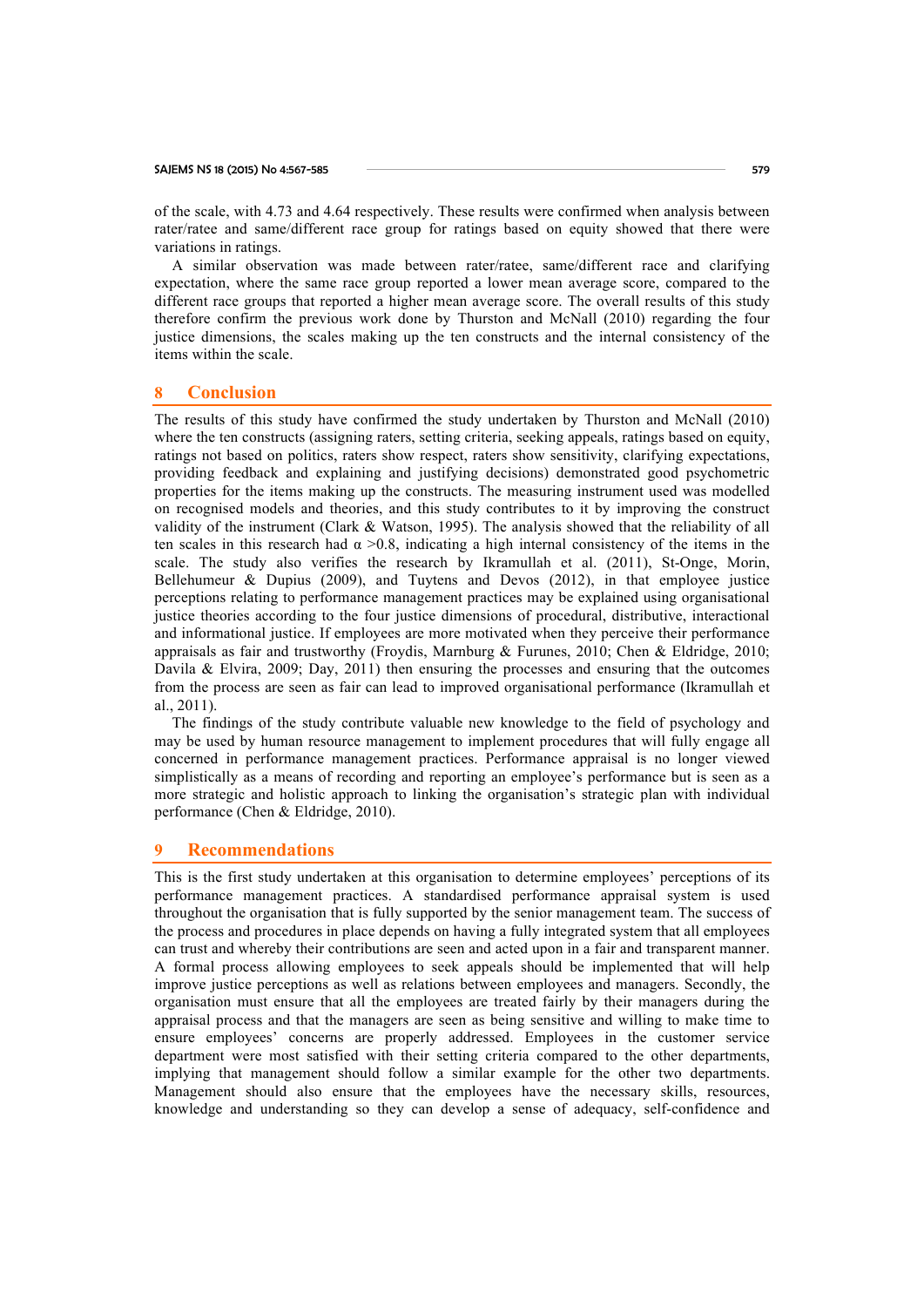competency. Processes and systems that are regarded favourably by employees will result in positive perceptions of the organisational climate, and help create a sense of harmony and a willingness in all employees to work in a reciprocal fashion to the benefit of all.

## **10 Limitations and suggestions for future study**

The study has the following limitations which should be taken into account. The organisation studied is a private entity operating within the chemical industry sector and may be associated with certain unique characteristics, such as having a workforce that is not unionised. Therefore the findings may not be generalised to public organisations or industries outside this sector. Extending the sample size as well as incorporating other sectors would further help support the four justice dimensions and make-up of the constructs.

Because a cross-sectional design was employed, no causal relationship between the variables could be determined over a period of time. The causal relationship was interpreted at a specific point in time and not over a period. The study methodology employed a questionnaire and hence required self-reporting. As self-reported data may be subjected to common method bias owing to the measurement method (Chen & Eldridge 2011), alternate methods should be employed, such as interviews and/or mixed method research or the data should be verified using objective criteria. Extending the study to other companies or other industry sectors, using a sampling strategy could result in better representation, allowing for more accurate and generalised deductions to be made.

This study only evaluated the responses from the employees' perspective, thereby restricting the identification of other variables that may have influenced the performance outcome, for example, input from the raters. Since trust has been found to affect the way employees respond to performance management, future research should include this dimension as a way of explaining performance outcomes. Since raters are accountable to the employees they rate and to their supervisor, future research should include rater feedback and accountability, to allow insight into the performance management process. Moreover, justice perceptions reach further into the organisation and do not stop at organisational and individual level, and may also be associated with the co-worker relationship, which may be another dimension for future study.

## **References**

AGGARWAL-GUPTA, M. & KUMAR, R. 2010. Look who's talking! Impact of communication relationship satisfaction on justice perceptions. *Vikalpa: The Journal for Decision Makers*, 35(3):55-65.

AL-ZU'BI, H.A. 2010. A study of relationship between organisational justice and job satisfaction. *International Journal of Business and Management*, 5(12):102-110.

BAIRD, K., SCHOCH, H.M. & CHEN, Q. 2012. Performance management system effectiveness in Australian local government. *Pacific Accounting Review*, 24(2):161-185.

BLUME, B.D., BALDWIN, T.T. & RUBIN, R.S. 2009. Reactions to different types of forced distribution performance evaluation systems. *Journal of Business Psychology*, 24:77-91.

BROWN, M., HYATT, D. & BENSON, J. 2010. Consequences of the performance appraisal experience. *Personnel Review*, 39(2):375-396.

CHEN, J. & ELDRIDGE, D. 2010. Are "standardized performance appraisal practices" really preferred? A case study in China. *Chinese Management Studies*, 4(3):244-257.

CLARK, L.A. & WATSON, D. 1995. Construct validity: Basic issues in objective scale development. *Psychological Assessment*, 7:309-319.

COHEN, J. 1988. *Statistical power analysis for the behavioural sciences* (2<sup>nd</sup> ed.) Hillsdale, NJ: Lawrence Erlbaum & Associates.

COLQUITT, J.A. & RODELL, J.B. 2011. Justice, trust, trustworthiness: A longitudinal analysis integrating three theoretical perspectives. *Academy of Management Journal*, (6):1183-1206.

DAY, N.E. 2011. Perceived pay communication, justice and pay satisfaction. *Employee Relations*, 33(5): 476-497.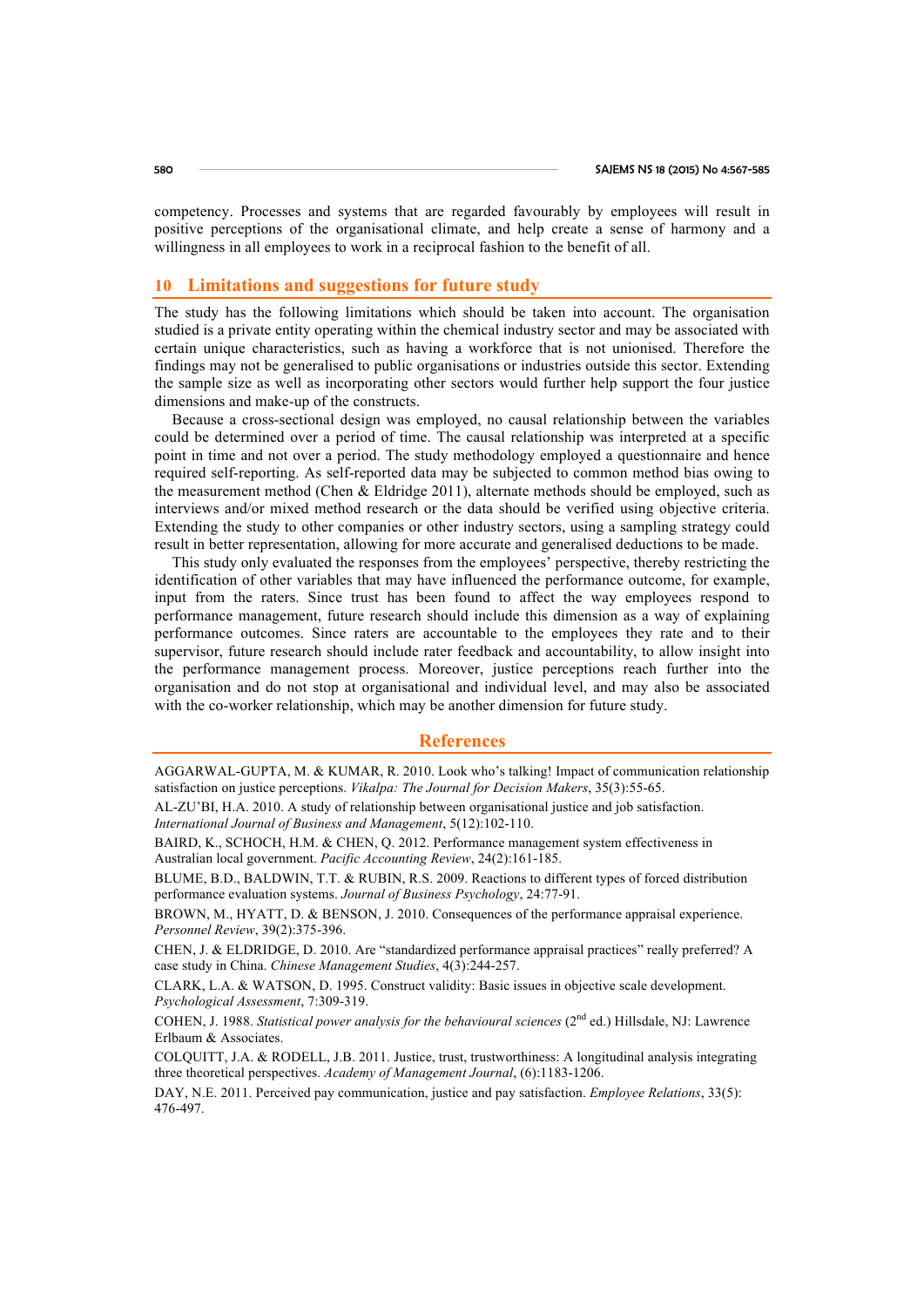| DAVILA, A. & ELVIRA, M.M. 2009. Psychological contracts and performance management in Mexico.<br>International Journal of Manpower, 28(5):384-402.                                                                                                                                                                                |
|-----------------------------------------------------------------------------------------------------------------------------------------------------------------------------------------------------------------------------------------------------------------------------------------------------------------------------------|
| FARNDALE, E., HOPE-HAILEY, V. & KELLIHER, C. 2011. High commitment performance management:<br>The roles of justice and trust. Personnel Review, 40(1):1-20.                                                                                                                                                                       |
| FRENCH, W.L. & BELL, C.H. 1984. Organizational development: Behavioral science interventions for<br>organizational improvement (3 <sup>rd</sup> ed.) Englewood Cliffs, NJ: Prentice-Hall.                                                                                                                                         |
| FROYDIS F, MARNBURG, E. & FURUNES, T. 2010. Employees' perceptions of justice in performance<br>appraisals. Nursing Management - UK, 17(2):30-34.                                                                                                                                                                                 |
| FURNHAM, A. 1997. The psychology of work behaviour. Howe: Psychology Press.                                                                                                                                                                                                                                                       |
| GEETA, R., POOJA, G. & RENU, R. 2011. Effect of justice perception on managerial effectiveness. IUP<br>Journal of Organisational Behavior, 10(2):7-20.                                                                                                                                                                            |
| HAIR, F.F., ANDERSON, R.E., TATHAM, R.L. & BLACK, W.C. 1998. <i>Multivariate data analysis</i> (5 <sup>th</sup> ed.)<br>Upper Saddle River, NJ: Prentice-Hall.                                                                                                                                                                    |
| HAUSKNECHT, J.P., STURMAN, M.C. & ROBERSON, Q.M. 2011. Justice as a dynamic construct:<br>Effects of individual trajectories on distal work outcomes. Journal of Applied Psychology, 96(4):872-880.                                                                                                                               |
| HESLIN, P.A. & VANDEWALLE, D. 2009. Performance appraisal procedural justice: The role of a<br>manager's implicit person theory. Journal of Management, 37: 1-25.                                                                                                                                                                 |
| IKRAMULLAH, M., SHAH, B., UL HASSAN, F.S., ZAMAN, T. & KHAN, H. 2011. Fairness perceptions<br>of performance appraisal system: An empirical study of civil servants in district Dera Ismail Khan, Pakistan.<br>International Journal of Business and Social Science, 2(21):92-100.                                                |
| JAWAHAR, I.M. 2007. The influence of perceptions of fairness on performance appraisal reactions. Journal<br>of Labor Research, 28(4):735-754.                                                                                                                                                                                     |
| KERLINGER, F.N. & LEE, H.B. 2000. Foundations of behavioural research (4 <sup>th</sup> ed.) USA: Harcourt<br>College Publishers. Fort Worth, Texas.                                                                                                                                                                               |
| KONDRASUK, J.N. 2011. So what would an ideal performance appraisal look like? Journal of Applied<br>Business and Economics, 12(1):57-71.                                                                                                                                                                                          |
| MARJANI, A.B. & ARDAHAEY, F.T. 2012. The relationship between organisational structure and<br>organisational justice. Journal of Asian Social Science, 8(4):124-130.                                                                                                                                                              |
| MURPHY, K.R. 2008. Explaining the weak relationship between job performance and ratings of job<br>performance. Industrial and Organisational Psychology, 1:148-160.                                                                                                                                                               |
| NASURDIN, A.M. & KHUAN, S.L. 2011. Organisation justice, age and performance connection in<br>Malaysia. International Journal of Commerce & Management, 21(3):273-290.                                                                                                                                                            |
| NUNNALLY, J. C. & BERNSTEIN, I. H. 1994. <i>Psychometric theory</i> (3 <sup>rd</sup> ed.) NY: McGraw-Hill.                                                                                                                                                                                                                        |
| PALAIOLOGOS, A., PAPAZEKOS, P. & PANAYOTOPOULO, L. 2011. Organisational justice &<br>employee satisfaction in performance appraisal. Journal of European Industrial Training, 35(8):826-840.                                                                                                                                      |
| PAYNE, S.C., HORNER, M. T., BOSWELL, W.R., SCHROEDER, A.N. & STINE-CHEYNE, K.J. 2009.<br>Comparison of online and traditional performance appraisal systems. Journal of Managerial Psychology,<br>24(6):526-544.                                                                                                                  |
| $\overline{N}$ if $\overline{N}$ and $\overline{N}$ and $\overline{N}$ and $\overline{N}$ and $\overline{N}$ and $\overline{N}$ and $\overline{N}$ and $\overline{N}$ and $\overline{N}$ and $\overline{N}$ and $\overline{N}$ and $\overline{N}$ and $\overline{N}$ and $\overline{N}$ and $\overline{N}$ and $\overline{N}$ and |

PULAKOS, E.D. & O'LEARY, R.S. 2011. Why is performance management broken? *Industrial and Organisational Psychology*, 4:146-164.

ROWLAND, C.A. & HALL, R.D. 2012. Organisational justice and performance: Is appraisal fair? *EuroMed Journal of Business*, 7(3):280-293.

SHAUGHNESSY, J.J. & ZECHMEISTER, E.B. 1997. *Research methods in psychology* (4<sup>th</sup> ed.) New York: McGraw-Hill.

SIMMONS, S. 2008. Employee significance within stakeholder-accountable performance management systems. *The TMQ Journal*, 20(5):463-475.

STEYN, H.S. 1999. Praktiese betekenisvolheid. Die gebruik van effekgroottes*. Wetenskaplike Bydraes – Reeks B: Natuurwetenskappe* Nr. 117. Potchefstroom: PU vir CHO.

ST-ONGE, S., MORIN, D., BELLEHUMEUR, M. & DUPIUS, F. 2009. Managers' motivation to evaluate subordinate performance, qualitative research in organisations and management. *An International Journal*, 4(3):273-293.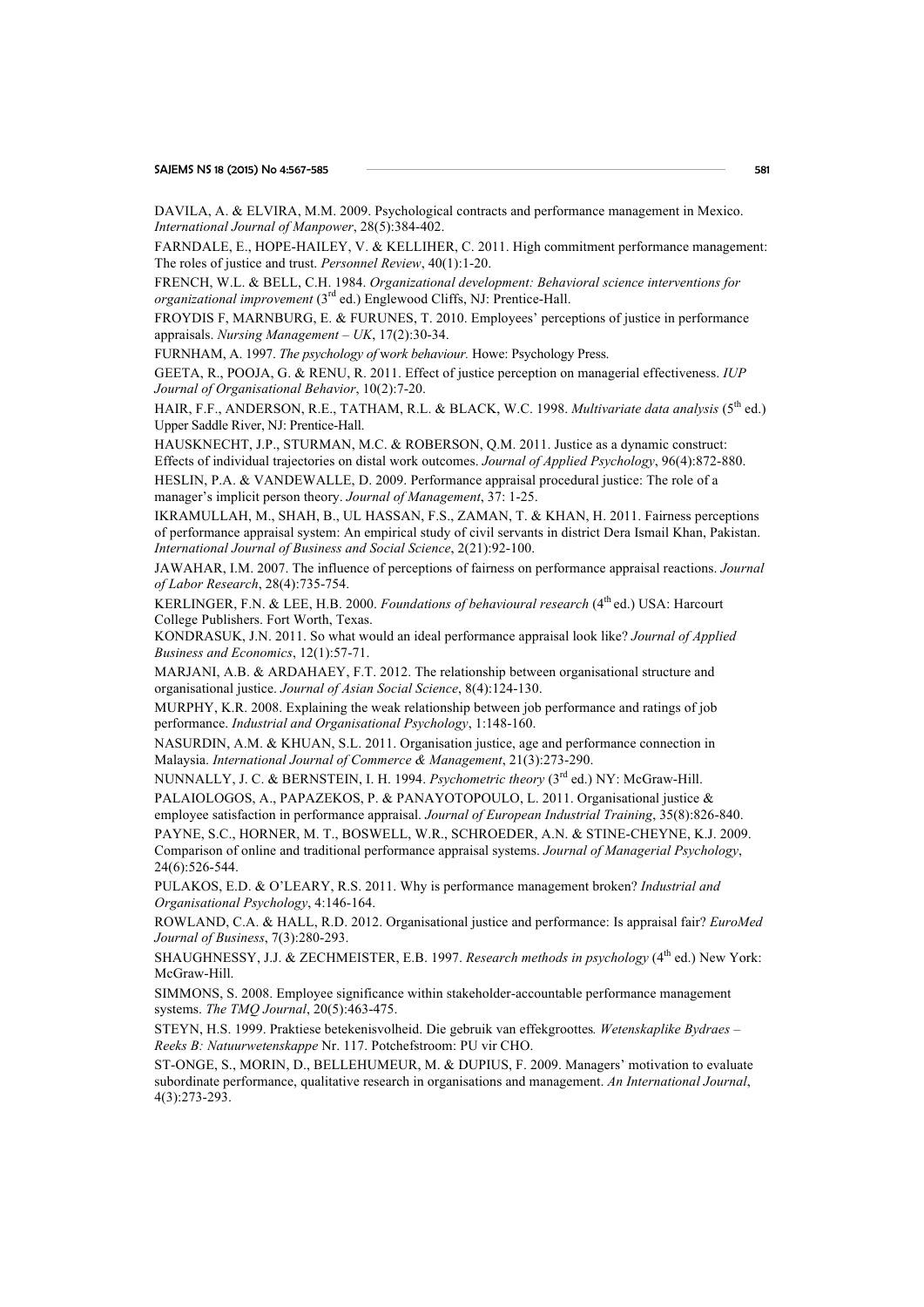TERREBLANCHE, M., DURRHEIM, K. & PAINTER, D. 2006. *Research in practice*: *applied methods for the social sciences*  $(2^{nd}$  ed.) Cape Town: UCT Press.

THURSTON J.R, P.W. & MCNALL, L. 2010. Justice perceptions of performance appraisal practices. *Journal of Management Psychology*, 25(3):201-228.

TUYTENS, M. & DEVOS, G. 2012. Importance of system and leadership in performance appraisal. *Personnel Review*, 41(6):756-776.

WANG, K.Y. & NAYIR, D.Z. 2010. Procedural justice, participation and power distance: Information sharing in Chinese firms. *Management Research Review*, 33(1):66-78.

WANG, X., LIAO, J., XIA, D. & CHANG, T. 2010. The impact of organisational justice on work performance: Mediating effects of organisational commitment and leader-member exchange. *International Journal of Manpower*, 31(6):660-677.

WEBB, N.M., SHAVELSON, R.J. & HAERTEL, E.H. 2006. *Handbook of statistics.* [online], Vol 26. Elsevier B.V. Available at: <http://www.stanford.edu/dept /SUSE/SEAL/Reports\_Papers/Reliab CoefsGTheoryHdbk.pdf> [accessed 2012-12-28].

WEST, S.G., FINCH, J.F. & CURRAN, P.J. 1995. Structural equation models with nonnormal variables: Problems and remedies. Published an R.H. Hoyle (ed.) *Structural equation modeling: Concepts, issues, and applications* (pp. 65-75). Thousand Oaks, CA: Sage.

ZHENG, W., ZHANG, M. & LI, H. 2012. Performance appraisal process and organisational citizenship behavior. *Journal of Managerial Psychology*, 27(7):732-752.

## **Appendix 1: Questionnaire**

### **Introduction:**

Thank you for taking the time to answer this questionnaire. This questionnaire forms part of a thesis that will contribute towards UNISA's MBL degree. The research is focused on performance management practices in the Chemical industry environment. Data is being collected with the aim of customising a tool that will be able to track and identity issues within the systems and processes that are employed.

Results obtained from the survey will be kept confidential and neither the respondent's name nor the organisation's name will be given to any  $3<sup>rd</sup>$  party. In keeping with this, no contact details, such as name, phone number or email address is required on the enclosed questionnaire.

### **Please answer the following questions by marking the appropriate box:**

1 For how many years have **you** been working for this organisation?

| Less than two years                              | 1              |
|--------------------------------------------------|----------------|
| $2 - 5$ years                                    | $\overline{2}$ |
| $5 - 10$ years                                   | 3              |
| More than 10 years                               | 4              |
| In which department do you work?<br>2            |                |
| Human Resources/Finance/IT                       | $\overline{1}$ |
| Customer Service (Technical/Sales)               | $\overline{2}$ |
| Operations/Supply Chain (Distribution/Warehouse) | 3              |
| 3<br>What is your Gender?                        |                |
| Male                                             | $\mathbf{1}$   |
| Female                                           | $\overline{2}$ |
| What race do you belong to?<br>4                 |                |
| <b>Black</b>                                     | 1              |
| Coloured                                         | $\mathfrak{p}$ |
| White                                            | 3              |
| Indian/Asian/Other                               | 4              |
|                                                  |                |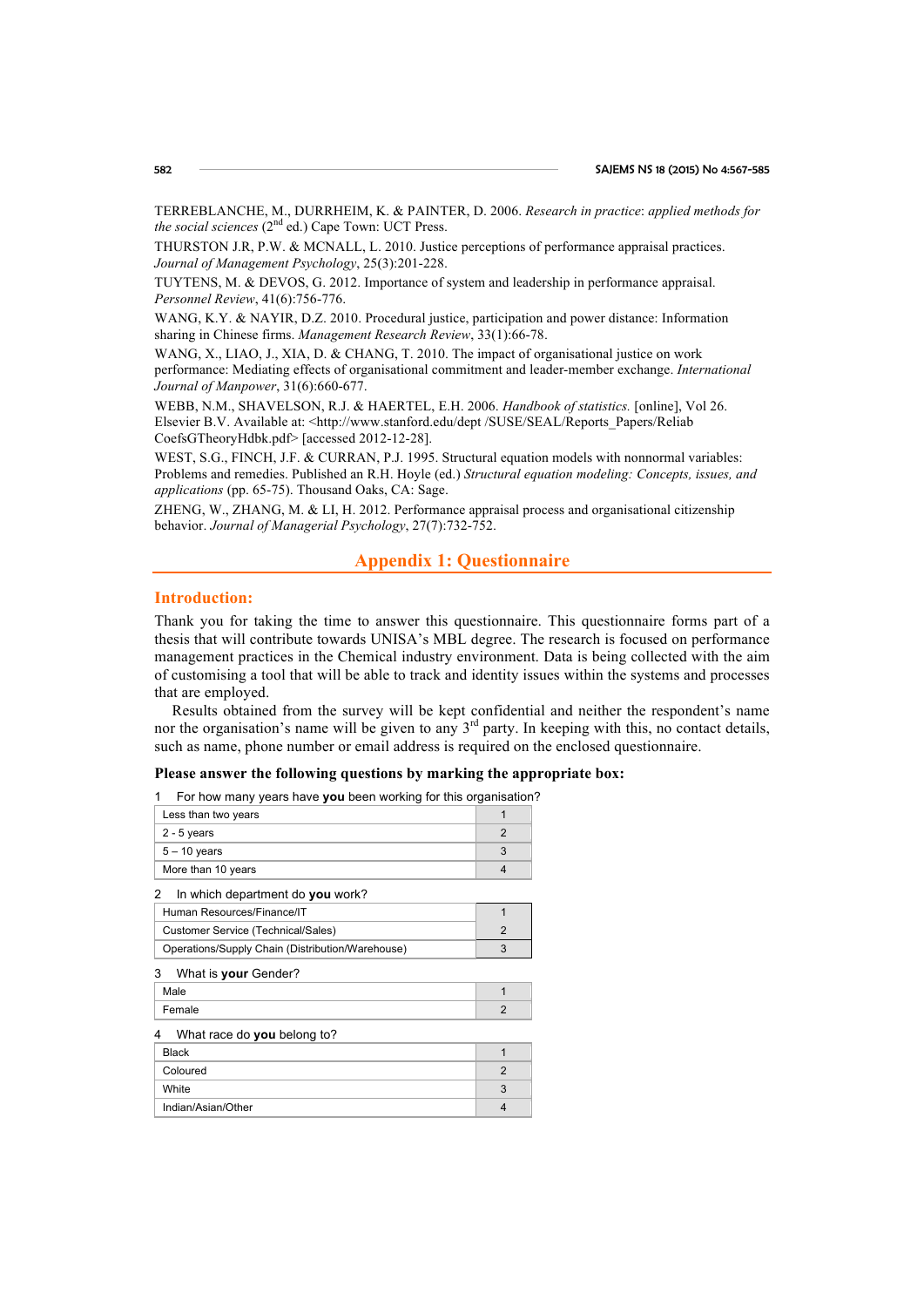#### SAJEMS NS 18 (2015) No 4:567-585 583

| 5 |  |  |  | How old are you? |  |
|---|--|--|--|------------------|--|
|---|--|--|--|------------------|--|

| 18 - 24   |  |
|-----------|--|
| $25 - 34$ |  |
| $35 - 44$ |  |
| 45 - 54   |  |
| $55+$     |  |

#### 6 For how long have you known your **rater**?

| Less than two years |  |
|---------------------|--|
| 2 - 5 years         |  |
| $5 - 10$ years      |  |
| More than 10 years  |  |

7 How old is your **rater**?

| . .       |  |
|-----------|--|
| 18 - 24   |  |
| $25 - 34$ |  |
| $35 - 44$ |  |
| 45 - 54   |  |
| $55+$     |  |

| What is your <b>rater's</b> gender?<br>8 |   |
|------------------------------------------|---|
| Male                                     |   |
| Female                                   | 2 |
| What is your rater's race?<br>9          |   |
| <b>Black</b>                             |   |
| Coloured                                 | 2 |
| White                                    | 3 |
| Indian/Asian/Other                       |   |

Below is a series of questions relating to various aspects of performance appraisal. Each question has seven (7) possible answers. Please mark the number which best expresses the extent to which the statement is applicable to you. Note that numbers 1 and 7 are the extreme answers, while number 4 means that both statements are equally applicable to you. If the words under 1 are right for you, draw a cross (x) over number 1; if the words under 7 are right for you, draw a cross (x) over number 7. If you feel differently, cross (x) the number which best expresses your feeling. Please give only one answer to each question.

**To what extent do you agree with the following statements?**

|    |                                                                                        | <b>Strongly disagree</b> |              |   |   |   |   | <b>Strongly</b><br>agree |
|----|----------------------------------------------------------------------------------------|--------------------------|--------------|---|---|---|---|--------------------------|
|    |                                                                                        | 1                        | $\mathbf{2}$ | 3 | 4 | 5 | 6 |                          |
|    | I am assigned a rater who is:                                                          |                          |              |   |   |   |   |                          |
| 10 | qualified to evaluate my work                                                          |                          |              |   |   |   |   |                          |
| 11 | understands the requirements and constraints of my work                                |                          |              |   |   |   |   |                          |
| 12 | is familiar with the rating formats and procedures                                     |                          |              |   |   |   |   |                          |
|    | Procedures ensure my rater knows:                                                      |                          |              |   |   |   |   |                          |
| 13 | what I am supposed to be doing                                                         |                          |              |   |   |   |   |                          |
| 14 | and how to evaluate my performance                                                     |                          |              |   |   |   |   |                          |
|    | My organisation requires:                                                              |                          |              |   |   |   |   |                          |
| 15 | that standards be set for me before the start of a reporting<br>period.                |                          |              |   |   |   |   |                          |
|    | Procedures:                                                                            |                          |              |   |   |   |   |                          |
| 16 | Make sure that performance standards measure what I really<br>do for the organisation. |                          |              |   |   |   |   |                          |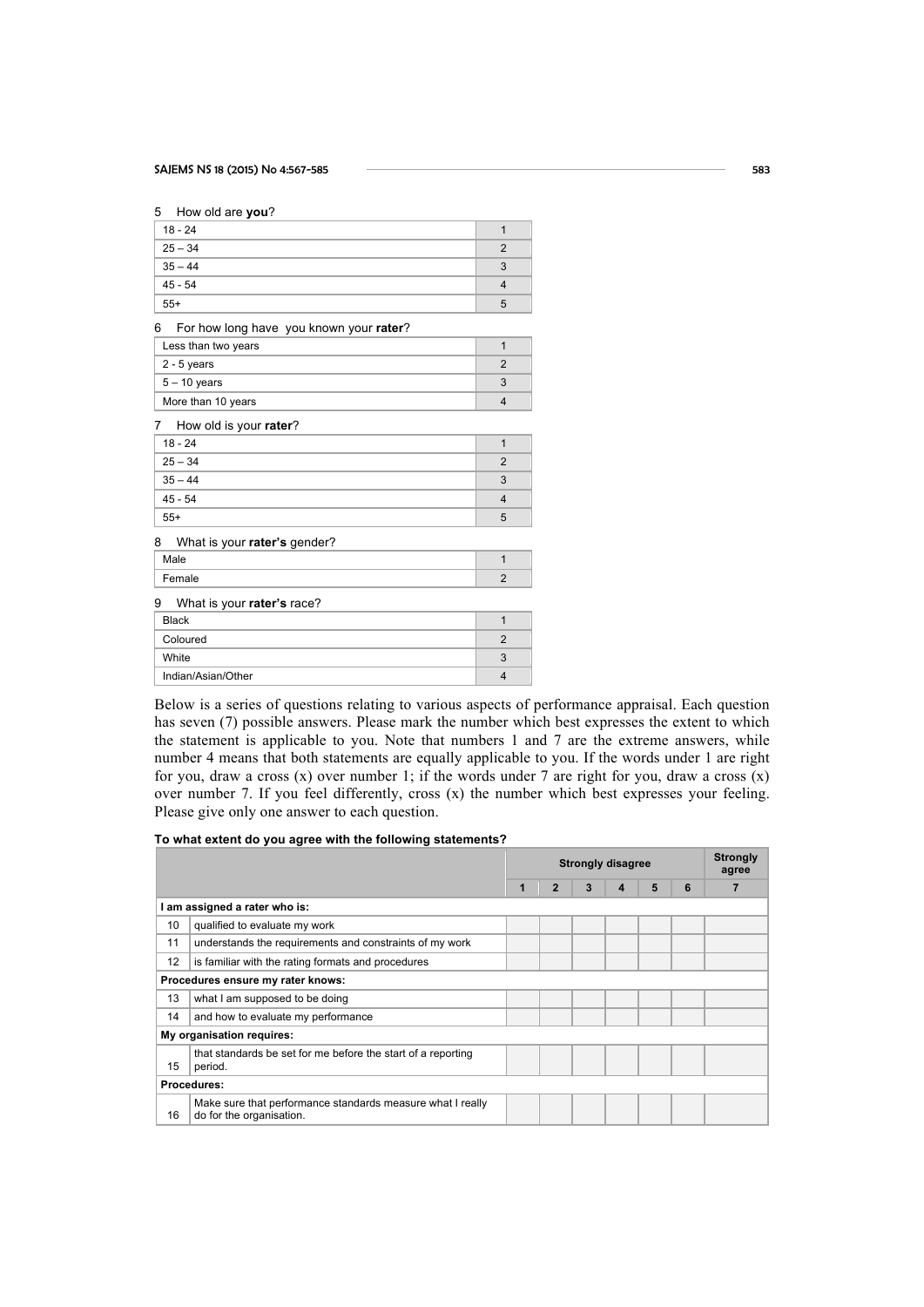|            |                                                                                                                        | <b>Strongly disagree</b> |                |   |   |   |   | <b>Strongly</b><br>agree |
|------------|------------------------------------------------------------------------------------------------------------------------|--------------------------|----------------|---|---|---|---|--------------------------|
|            |                                                                                                                        | $\mathbf{1}$             | $\overline{2}$ | 3 | 4 | 5 | 6 | $\overline{7}$           |
| 17         | allow me to help set the standards used to evaluate my<br>performance.                                                 |                          |                |   |   |   |   |                          |
| 18         | Procedures make sure that performance standards are stable<br>over time.                                               |                          |                |   |   |   |   |                          |
| 19         | ensure that my performance standards are changed if what I do<br>at work changes.                                      |                          |                |   |   |   |   |                          |
| 20         | I have ways to appeal a performance appraisal that I think is<br>biased.                                               |                          |                |   |   |   |   |                          |
| 21         | I can get a fair review of my performance appraisal if I ask for<br>one                                                |                          |                |   |   |   |   |                          |
| 22         | I challenge a performance appraisal if I think it is unfair.                                                           |                          |                |   |   |   |   |                          |
| 23         | My performance appraisal can be changed if I can show that it<br>is incorrect or unfair.                               |                          |                |   |   |   |   |                          |
| 24         | A process to appeal an appraisal is available to me any time I<br>may need it.                                         |                          |                |   |   |   |   |                          |
|            | The appraisal I get reflects:                                                                                          |                          |                |   |   |   |   |                          |
| 25         | how much work I do.                                                                                                    |                          |                |   |   |   |   |                          |
| 26         | how well I do my work,                                                                                                 |                          |                |   |   |   |   |                          |
| 27         | the many things I do that help at work,                                                                                |                          |                |   |   |   |   |                          |
| 28         | the many things I am responsible for at work.                                                                          |                          |                |   |   |   |   |                          |
| 29         | and the effort I put in at work.                                                                                       |                          |                |   |   |   |   |                          |
| 30         | My rater gives me the rating I deserve even when it might upset<br>me.                                                 |                          |                |   |   |   |   |                          |
| My rating: |                                                                                                                        |                          |                |   |   |   |   |                          |
| 31         | is not the result of my rater trying to avoid bad feelings among<br>employees,                                         |                          |                |   |   |   |   |                          |
| 32         | is not higher than one I would earn based on my contribution to<br>my organisation.                                    |                          |                |   |   |   |   |                          |
| 33         | is not based on my status.                                                                                             |                          |                |   |   |   |   |                          |
| 34         | is a result of my rater applying standards consistently across<br>employees without pressure, corruption or prejudice. |                          |                |   |   |   |   |                          |
| My rater:  |                                                                                                                        |                          |                |   |   |   |   |                          |
| 35         | is rarely rude to me,                                                                                                  |                          |                |   |   |   |   |                          |
| 36         | is almost always polite.                                                                                               |                          |                |   |   |   |   |                          |
| 37         | is courteous to me.                                                                                                    |                          |                |   |   |   |   |                          |
| 38         | treats me with respect.                                                                                                |                          |                |   |   |   |   |                          |
| 39         | treats me with dignity.                                                                                                |                          |                |   |   |   |   |                          |
| 40         | does not invade my privacy,                                                                                            |                          |                |   |   |   |   |                          |
| 41         | is sensitive to my feelings,                                                                                           |                          |                |   |   |   |   |                          |
| 42         | treats me with kindness,                                                                                               |                          |                |   |   |   |   |                          |
| 43         | shows concerns for my rights as an employee and                                                                        |                          |                |   |   |   |   |                          |
| 44         | does not make hurtful statements about me.                                                                             |                          |                |   |   |   |   |                          |
|            | My rater explains to me:                                                                                               |                          |                |   |   |   |   |                          |
| 45         | what he or she expects of my performance,                                                                              |                          |                |   |   |   |   |                          |
| 46         | the standards that will be used to evaluate my work and                                                                |                          |                |   |   |   |   |                          |
| 47         | how I can improve my performance.                                                                                      |                          |                |   |   |   |   |                          |
| 48         | My rater gives me a chance to question how I should meet my<br>work objectives.                                        |                          |                |   |   |   |   |                          |
| 49         | My rater regularly explains to me what he or she expects of my<br>performance.                                         |                          |                |   |   |   |   |                          |
| 50         | My rater frequently lets me know how I am doing,                                                                       |                          |                |   |   |   |   |                          |